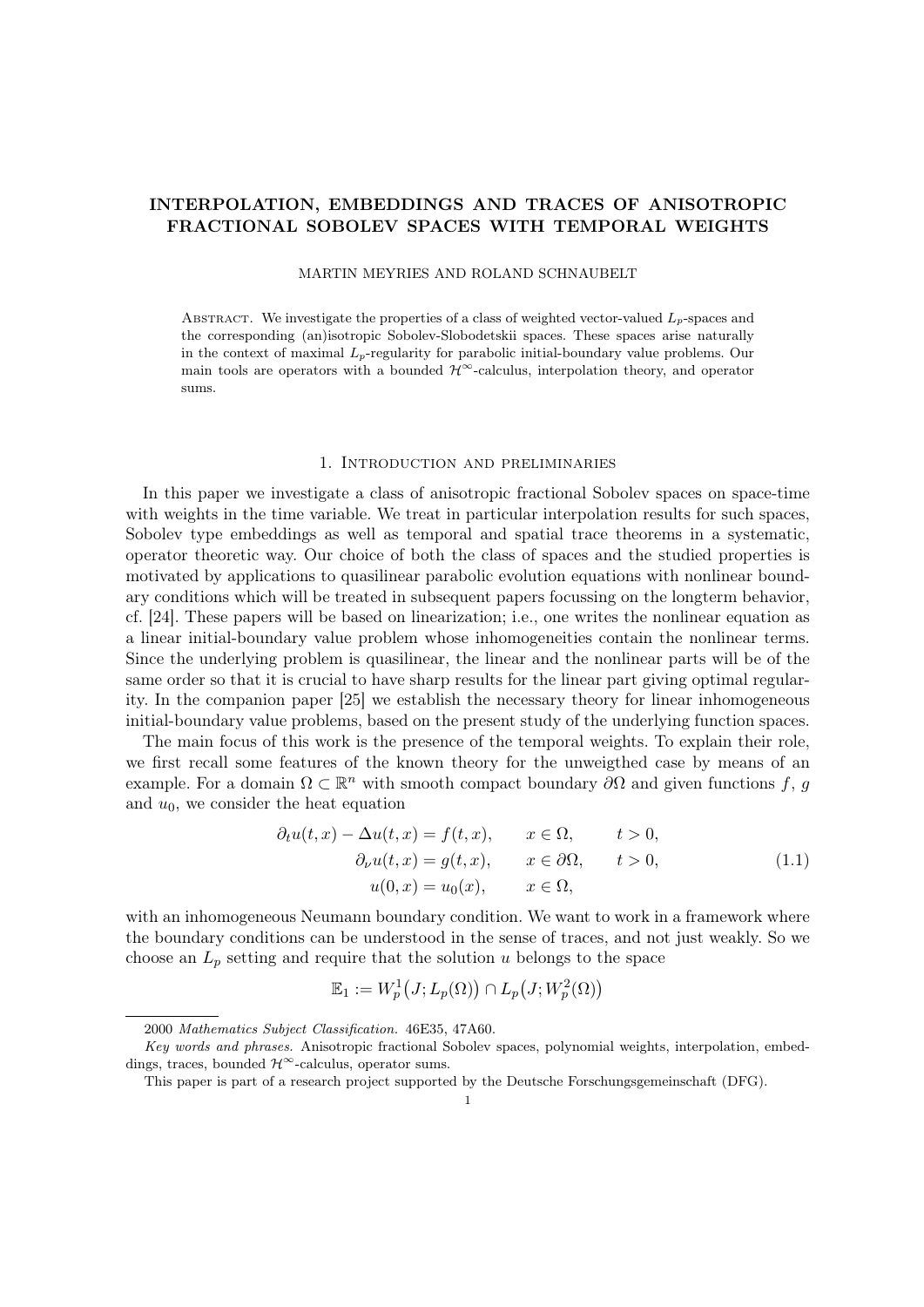for some  $p \in (1,\infty)$  and a finite interval  $J = (0,T)$ . To obtain the optimal spaces for the data, one needs sharp trace results for the space  $\mathbb{E}_1$ . It is known that the Neumann trace g of  $u \in \mathbb{E}_1$  belongs to the anisotropic Slobodetskii space

$$
\mathbb{F}_1 = W_p^{1/2 - 1/2p} \big( J; L_p(\partial \Omega) \big) \cap L_p \big( J; W_p^{1 - 1/p}(\partial \Omega) \big)
$$

and that the trace  $u_0$  of u at time  $t = 0$  belongs to  $W_p^{2-2/p}(\Omega)$ . Observe that  $\mathbb{F}_1$  still retains some time regularity! Moreover, one has  $f \in L_p(J; L_p(\Omega))$  and the compatibility condition  $\partial_{\nu}u_0 = g|_{t=0}$  should hold at time  $t = 0$  if g has a trace at  $t = 0$ , which happens for  $p > 3$ . In fact, problem (1.1) has a unique solution  $u \in \mathbb{E}_1$  if and only if these conditions hold. We refer to e.g. [6] for these and much more general results. Further, the trace space  $W_p^{2-2/p}(\Omega)$ is the smallest space in which all solutions of  $(1.1)$  in  $\mathbb{E}_1$  are continuous on  $[0, T]$ , and the corresponding nonlinear problems share this property. Correspondingly, the (local) semiflows of solutions live in  $W_p^{2-2/p}(\Omega)$  and the norm of this space is the right one to describe their properties. For instance, it gives the blow-up condition, see e.g. [22]. One often takes a large p to simplify the treatment of the nonlinearities (say,  $p > n + 2$ ). Thus the norm of  $W_p^{2-2/p}(\Omega)$ is far away from the norms one can control by the usual a priori estimates, such as the norms of  $W_2^1$  or  $L_{\infty}$ . This unpleasant regularity gap is even more significant in the Hölder setting.

There is a known technique to reduce the necessary regularity for initial conditions of evolution equations. One studies the problem in the weighted spaces

$$
L_{p,\mu}(\mathbb{R}_+;E) := \{ u : \mathbb{R}_+ \to E : t^{1-\mu}u \in L_p(\mathbb{R}_+;E) \},
$$

where E is a Banach space and  $\mu \in (1/p, 1]$ . The corresponding weighted Sobolev spaces are defined similarly, and the fractional Sobolev spaces  $W_{p,\mu}^s(\mathbb{R}_+;E)$  and  $H_{p,\mu}^s(\mathbb{R}_+;E)$  are introduced via real and complex interpolation, respectively. Observe that for  $\mu = 1$  we recover the unweigthed case and that the spaces become larger if we decrease  $\mu$ . So this type of weights allows for functions being more singular at  $t = 0$ . (We note that the weight  $t^{p(1-\mu)}$  belongs to the class  $A_p$  used in harmonic analysis, see e.g. [30].)

This approach has been carried out in an  $L_p$  setting by Prüss & Simonett in [26] for problems with homogeneous boundary conditions (i.e.,  $q = 0$  in (1.1)). In this case one can work entirely in the framework of semigroup theory. In fact, for the generator  $-A$  of an exponentially stable semigroup one looks for a solution  $u$  in

$$
\mathbb{E}_{1,\mu} := W^1_{p,\mu}(\mathbb{R}_+; E) \cap L_{p,\mu}(\mathbb{R}_+; D(A))
$$

for the evolution equation

$$
u'(t) + Au(t) = f(t), \quad t > 0, \qquad u(0) = u_0.
$$
\n(1.2)

Clearly, it must hold that  $f \in L_{p,\mu}(\mathbb{R}_+;E)$ . It is known that the initial value  $u_0$  has to belong to the real interpolation space  $(E, D(A))_{\mu-1/p,p}$ , see e.g. Theorem 1.14.5 in [31]. The main result in [26] now says that one has a unique solution  $u \in \mathbb{E}_{1,\mu}$  of (1.2) for all  $f \in L_{p,\mu}(\mathbb{R}_+; E)$ and  $u_0 \in (E, D(A))_{\mu-1/p,p}$  if (and only if) A has maximal  $L_p$ -regularity; i.e., (1.2) with  $u_0 = 0$ has a solution  $u \in \mathbb{E}_1$  for each  $f \in L_p(\mathbb{R}_+; E)$ . The latter property is well understood, see [20] and the references therein. As a result, one can reduce the needed initial regularity for (1.2) almost to the base space, say,  $E = L_p(\Omega)$ . We further point out that the temporal weights give the scale of phase spaces  $(E, D(A))_{\mu-1/p,p}$ , which are compactly embedded into each other in many cases. Precisely this point was used in the very recent paper [17] to establish attractivity of equilibria of quasilinear evolution equations based on the results of [26], see also [18].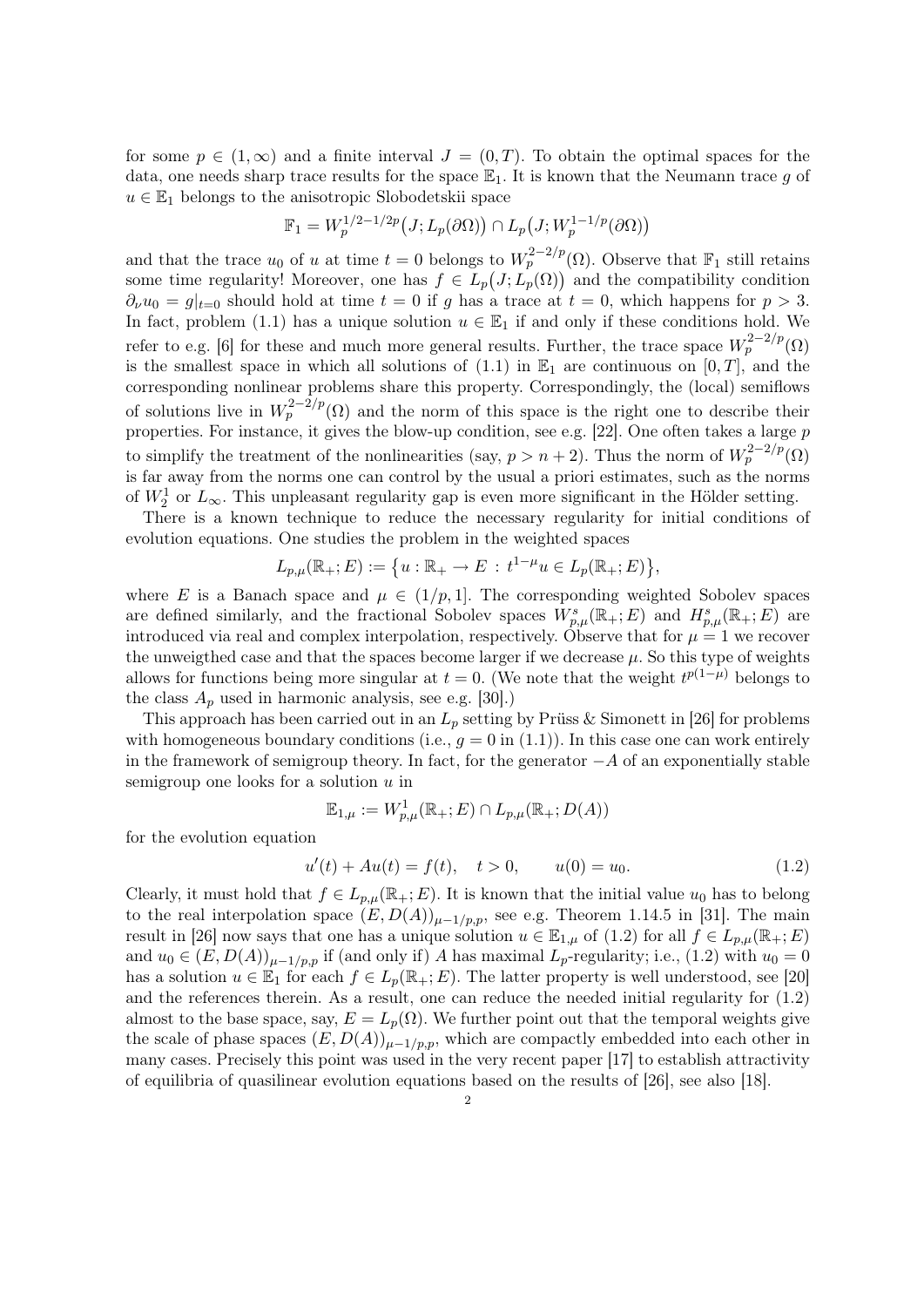Unfortunately, it seems to be impossible obtain sharp (Sobolev) regularity for inhomogeneous boundary value problems such as (1.1) in a pure semigroup framework. Instead one has to restrict to a PDE setting and reduce equations like (1.1) to model problems on fulland half-spaces by means of local charts and the freezing of coefficients. Nevertheless we see below that semigroup and operator theory can still play a crucial role in the proofs. In this way, vector-valued parabolic initial-boundary value problems with inhomogeneous boundary conditions were treated by Denk, Hieber, Prüss & Zacher in the papers [5], [6] and [7] without temporal weights. In the present and the following paper [25] we extend their results to the case of the weights  $t^{p(1-\mu)}$ , focussing here on the function spaces themselves. Our setting also covers linearizations of problems arising from free boundary problems, see e.g. [12] and [18].

In Section 2 we start with basic properties of the weighted spaces. The crucial point is that the operator  $-\partial_t$  is maximally accretive and has a bounded  $\mathcal{H}^{\infty}$ -calculus on  $L_{p,\mu}(\mathbb{R}_+;E)$  (if E is of class  $H(T)$ , see Lemma 2.6 and Theorem 2.7. Using a theorem by Yagi, one can conclude that the spaces  $H_{p,\mu}^s(\mathbb{R}_+;E)$  are the domains of fractional powers of  $1-\partial_t$ , see Proposition 2.9. This fact also allows us to establish the natural interpolation properties for the scales of  $W_{p,\mu}^s$ and  $H_{p,\mu}^s$  in Lemma 2.8. These results are complemented by several propositions on extension, density, intrinsic norms, Sobolev embeddings and a Poincaré inequality. The proofs rely on interpolation theory, Hardy's inequality and results by Grisvard, [13].

In view of the above considerations it is clear that we have to study the mapping properties of temporal and spatial derivatives and traces in anisotropic spaces like  $\mathbb{E}_{1,\mu}$ . Here spaces like

$$
W_{p,\mu}^{s+\alpha}(\mathbb{R}_+; W_p^r(\Omega; E)) \cap W_{p,\mu}^s(\mathbb{R}_+; W_p^{r+\beta}(\Omega; E)), \qquad s, r, \alpha, \beta \ge 0,
$$

naturally appear, as well as analogous Bessel potential spaces H. Of course, one also needs Sobolev type embeddings. By localization and local charts, we reduce these results to the model cases of full- and half-spaces. There we use that the related  $H$  spaces are the domains of the operator  $L = (1 - \partial_t)^{\alpha} + (1 - \Delta)^{\beta/2}$  having bounded imaginary powers, see Lemma 3.1. Then Sobolevskii's mixed derivative theorem and interpolation arguments imply the fundamental embedding result Proposition 3.2 which allows to interpolate between time and space regularity. We can conclude the desired mapping properties of spatial derivatives in Lemma 3.4. Another crucial ingredient is Lemma 4.1 on time traces of semigroup orbits in weighted spaces. Employing these tools, we then establish our main Theorem 4.2 on the time traces of the anisotropic fractional spaces. Similarly, we deduce the final Theorem 4.5 on spatial traces. It turns out that our main results are natural extensions of the unweighted case  $\mu = 1$ , and thus there is no disadvantage when working in a weighted framework in the context of parabolic problems.

The basic strategy of our proofs of the trace theorems is similar to that in e.g. Section 3 of [6] where the unweighted case was treated, see also [12] or [32]. The more recent paper [4] gives a comprehensive account of unweighted anisotropic spaces. However, for the weighted case we first had to establish the underlying theory contained in Sections 2 and 3 and in Lemma 4.1. As a fundamental difference to the unweighted case, our weighted spaces are not invariant under the right shift and have no suitable extension to the full time interval R. This behavior reflects the desired fact that our weights vanish at  $t = 0$  and allow for stronger singularities at  $t = 0$ . Moreover, some proofs in the literature cannot simply be generalized to the weighted case (e.g., those of the temporal trace theorems in [12] or [32] which use fractional evolution equations).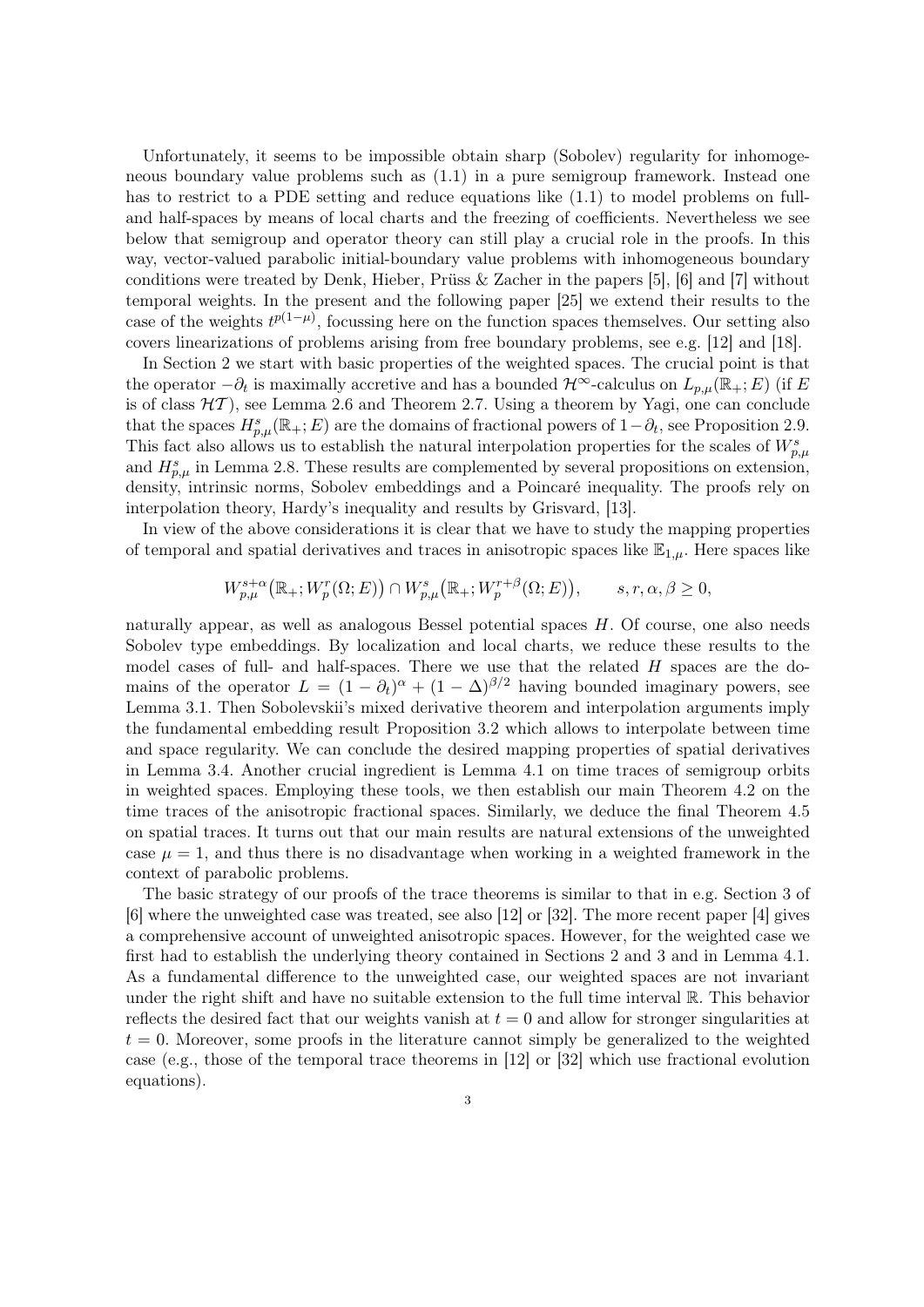We also point out that the multiplication operator  $\Phi_{\mu}u = t^{1-\mu}u$  does not give an isomorphism from  $W_{p,\mu}^1(\mathbb{R}_+;E)$  to  $W_p^1(\mathbb{R}_+;E)$ , since  $(\Phi_\mu 1)' \notin L_p(0,1)$ . As a consequence, one cannot simply reduce the results to the unweighted case by isomorphy. For other types of weights this approach would be possible, for instance for exponential weights  $e^{-p\rho t}$  which do not change the behavior at  $t = 0$ . This was done in the recent paper [8] where interpolation and trace theorems are shown for the exponentially weighted spaces. (Of course, this paper focusses on different results.) Isotropic weighted spaces have been studied in detail in the literature, see e.g. [13], [19] and [31].

In this work we strive for a self contained and systematic treatment of the results needed for evolution equations. This should be of some interest also in the known unweighted case  $\mu = 1$ . To keep the length within reasonable bounds, we omitted some arguments or calculations which are either routine or similar to parallel cases discussed here or in the literature. Most of the omitted details are presented in the Ph.D. thesis [24] to which we then refer.

We now indicate some concepts and results from operator theory that we use frequently. Details can be found at the references given below. The real and complex interpolation functors  $(\cdot, \cdot)_{\theta,q}$  and  $[\cdot, \cdot]_{\theta}$ , repectively, are a fundamental tool in our investigations. For the relevant theory the reader is referred to [23] and [31]. If  $A$  is a sectorial operator on a Banach space  $E$ ,  $\theta \in (0,1)$  and  $q \in [1,\infty]$ , we set  $D_A(\theta,p) := (E,D(A))_{\theta,q}$ . The theory of strongly continuous semigroups is presented in e.g. [11]. Throughout we assume that the Banach space  $E$  is of class  $HT$  (or, equivalently, is a UMD space), which means that the Hilbert transform is bounded on  $L_2(\mathbb{R}; E)$ , see Sections III.4.3–5 of [2]. We note that Hilbert spaces are of class  $\mathcal{HT}$ , as well as the reflexive Lebesgue and (fractional) Sobolev spaces. The definition and properties of the bounded  $\mathcal{H}^{\infty}$ -calculus of a sectorial operator A are discussed in [5] or [20]. However, in the sequel we almost never use the calculus itself, but rather some theorems requiring it as an assumption. An important consequence of the bounded  $\mathcal{H}^{\infty}$ -calculus is that A admits bounded imaginary powers, see e.g. Sections 2.3 and 2.4 of [5] or Section III.4.7 of [2]. Finally, we recall the Dore-Venni theorem from [10] in a version of [27] and combined with the mixed derivative theorem due to Sobolevskii, [29].

**Proposition 1.1.** Let E be a Banach space of class  $HT$  and suppose that the operators A, B on E are resolvent commuting and admit bounded imaginary powers with power angles satisfying  $\theta_A + \theta_B < \pi$ . Assume further that A or B is invertible. Then  $A + B$  is invertible, admits bounded imaginary powers with angle not larger than  $\theta_A + \theta_B$  and the operator  $A^{\alpha}B^{1-\alpha}(A+B)^{-1}$  is bounded on E for all  $\alpha \in [0,1]$ .

We write  $a \leq b$  for some quantities a, b if there is a generic positive constant C with  $a \leq Cb$ . If X, Y are Banach spaces,  $\mathcal{B}(X, Y)$  is the space of bounded linear operators between them, and we put  $\mathcal{B}(X) := \mathcal{B}(X, X)$ .

## 2. Basic properties of the weighted spaces

Throughout, we consider a time interval  $J = \mathbb{R}_+ := (0, \infty)$  or  $J = (0, T)$  for some  $T > 0$ and a Banach space  $E$  of class  $H\mathcal{T}$ , and we let

$$
p \in (1, \infty), \qquad \mu \in (1/p, 1].
$$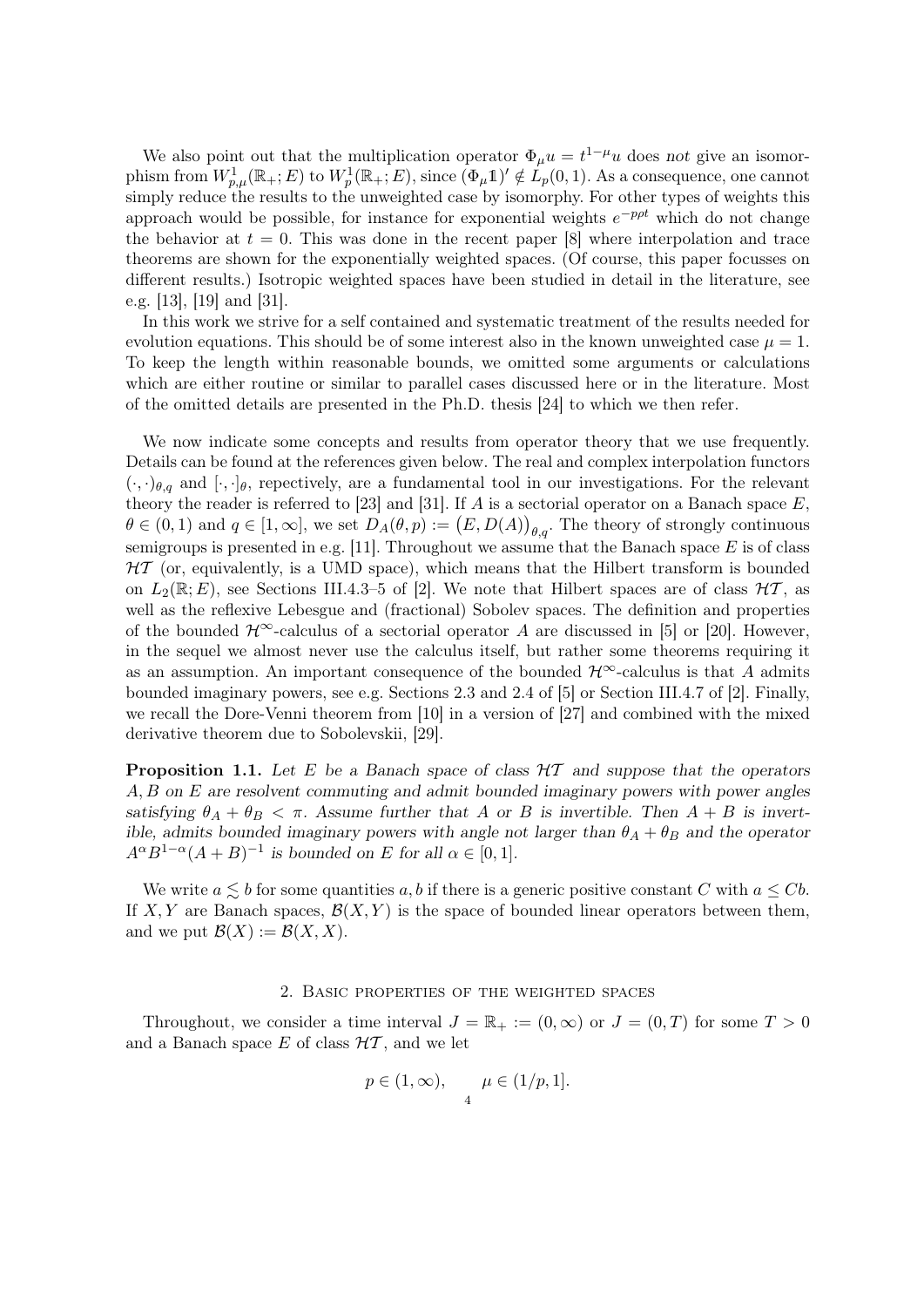We study the Banach space  $L_{p,\mu}(J;E) := \{u : J \to E : t^{1-\mu}u \in L_p(J;E)\}\$  with the norm

$$
|u|_{L_{p,\mu}(J;E)} := |t^{1-\mu}u|_{L_p(J;E)} = \left(\int_J t^{p(1-\mu)} |u(t)|_E^p dt\right)^{1/p}
$$

.

Occasionally, we use these spaces also with  $\mu$  replaced by some  $\alpha > 1/p$ . It clearly holds

 $L_p(0, T; E) \hookrightarrow L_{p,\mu}(0, T; E)$  and  $L_{p,\mu}(0, T; E) \hookrightarrow L_p(\tau, T; E)$ 

for all  $\tau \in (0,T)$ , but  $L_p(\mathbb{R}_+;E) \nsubseteq L_{p,\mu}(\mathbb{R}_+;E)$  for  $\mu \in (1/p,1)$ . For  $k \in \mathbb{N}_0$ , we define the corresponding weighted Sobolev space

$$
W_{p,\mu}^k(J;E) = H_{p,\mu}^k(J;E) := \left\{ u \in W_{1,\text{loc}}^k(J;E) \ : \ u^{(j)} \in L_{p,\mu}(J;E), \ j \in \{0, ..., k\} \right\}
$$

(where  $W_{p,\mu}^0 = H_{p,\mu}^0 = L_{p,\mu}$  by definition), which is a Banach space endowed with the norm

$$
|u|_{W_{p,\mu}^k(J;E)} = |u|_{H_{p,\mu}^k(J;E)} := \bigg(\sum_{j=0}^k |u^{(j)}|_{L_{p,\mu}(J;E)}^p\bigg)^{1/p}.
$$

For  $s \in \mathbb{R}_+ \backslash \mathbb{N}$ , we write  $s = [s] + s_*$  with  $[s] \in \mathbb{N}_0$  and  $s_* \in (0,1)$ . The weighted Slobodetskii and Bessel potential spaces

$$
W_{p,\mu}^{s}(J;E) := (W_{p,\mu}^{[s]}(J;E), W_{p,\mu}^{[s]+1}(J;E))_{s_*,p}, \quad H_{p,\mu}^{s}(J;E) := [W_{p,\mu}^{[s]}(J;E), W_{p,\mu}^{[s]+1}(J;E)]_{s_*}
$$

are introduced by means of real and complex interpolation, respectively. In view of Theorem 4.2/2 of [28] and Satz 3.21 of [33], this definition is consistent with the unweighted case; i.e., we have  $W_p^s = W_{p,1}^s$  and  $H_p^s = H_{p,1}^s$  for all  $s \geq 0$ . The general properties of real and complex interpolation spaces (see [23] or [31]) imply that one has the scale of dense embeddings

$$
W_{p,\mu}^{s_1} \xrightarrow{d} H_{p,\mu}^{s_2} \xrightarrow{d} W_{p,\mu}^{s_3} \xrightarrow{d} H_{p,\mu}^{s_4}, \qquad s_1 > s_2 > s_3 > s_4 \ge 0,\tag{2.1}
$$

for all fixed  $p \in (1,\infty)$  and  $\mu \in (1/p,1]$ . In the sequel we will often use that

 $\mathcal{B}(W_{p,\mu}^k(J;E)) \cap \mathcal{B}(W_{p,\mu}^{k+1}(J;E)) \hookrightarrow \mathcal{B}(W_{p,\mu}^s(J;E)) \cap \mathcal{B}(H_{p,\mu}^s(J;E)),$ 

where  $k \in \mathbb{N}_0$  and  $s \in (k, k+1)$ , to deduce assertions for exponents  $s \geq 0$  from the integer case. Before giving further definitions, we state a first basic property which can easily be proved using Hölder's inequality.

**Lemma 2.1.** Let  $J = (0, T)$  be finite or infinite,  $p \in (1, \infty)$  and  $\mu \in (1/p, 1]$ . We then have

$$
L_{p,\mu}(J;E) \hookrightarrow L_{q,\text{loc}}(\overline{J};E)
$$
 for all  $1 \le q < \frac{1}{1-\mu+1/p} \le p$ .

It thus holds  $W_{p,\mu}^k(J;E) \hookrightarrow W_{1,\text{loc}}^k(\overline{J};E)$  for all  $k \in \mathbb{N}$  so that the trace  $u \mapsto u^{(j)}(0)$  is continuous from  $W_{p,\mu}^k(J;E)$  to E for all  $j \in \{0, ..., k-1\}$ . So we can define

$$
{}_{0}W_{p,\mu}^{k}(J;E) = {}_{0}H_{p,\mu}^{k}(J;E) := \left\{ u \in W_{p,\mu}^{k}(J;E) : u^{(j)}(0) = 0, \ j \in \{0, ..., k-1\} \right\}
$$

for  $k \in \mathbb{N}$  which are Banach spaces with the norm of  $W_{p,\mu}^k$ . For convenience we further set

$$
{}_0W^0_{p,\mu}(J;E) = {}_0H^0_{p,\mu}(J;E) := L_{p,\mu}(J;E).
$$

For a number  $s = [s] + s_* \in \mathbb{R}_+ \backslash \mathbb{N}$ , we again define the corresponding fractional order spaces by interpolation; i.e., we put

$$
{}_0W_{p,\mu}^s(J;E) := \left( {}_0W_{p,\mu}^{[s]}(J;E), {}_0W_{p,\mu}^{[s]+1}(J;E) \right)_{s_*,p},
$$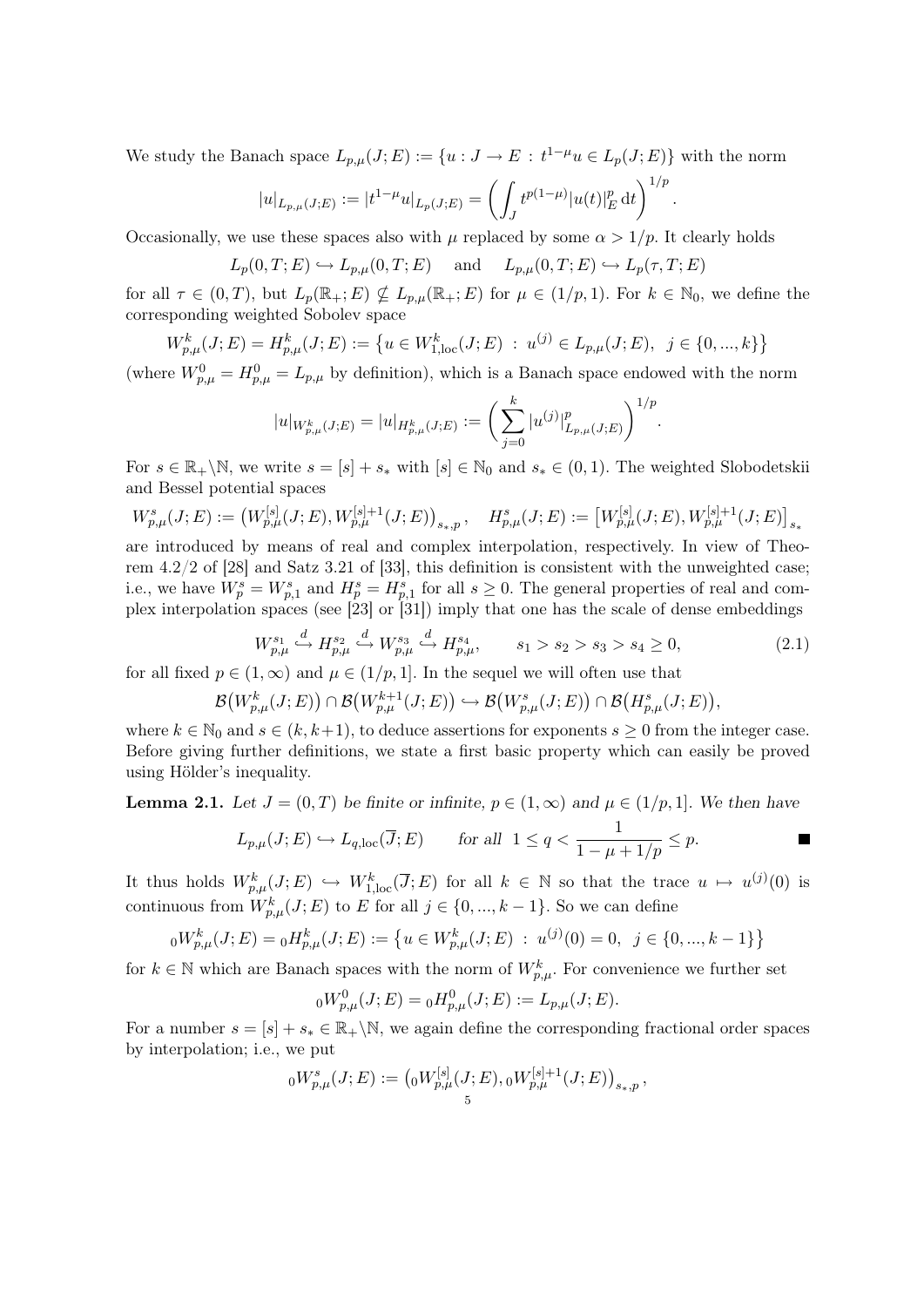$$
{}_{0}H_{p,\mu}^{s}(J;E):=[{}_{0}W_{p,\mu}^{[s]}(J;E),{}_{0}W_{p,\mu}^{[s]+1}(J;E)]_{s_*},
$$

obtaining as before a scale of function spaces

$$
{}_{0}W_{p,\mu}^{s_{1}} \stackrel{d}{\hookrightarrow} {}_{0}H_{p,\mu}^{s_{2}} \stackrel{d}{\hookrightarrow} {}_{0}W_{p,\mu}^{s_{3}} \stackrel{d}{\hookrightarrow} {}_{0}H_{p,\mu}^{s_{4}}, \qquad s_{1} > s_{2} > s_{3} > s_{4} \geq 0.
$$
 (2.2)

We further have

$$
{}_0W_{p,\mu}^s(J;E)\hookrightarrow W_{p,\mu}^s(J;E)\quad \text{ and }\quad {}_0H_{p,\mu}^s(J;E)\hookrightarrow H_{p,\mu}^s(J;E)\qquad \text{for all }\;s\geq 0.
$$

Hardy's inequality is a fundamental tool for the investigation of the  $L_{p,\mu}$ -spaces. It states that

$$
\int_0^\infty \left( t^{-\alpha} \int_0^t \varphi(\tau) \, \mathrm{d}\tau \right)^p \, \mathrm{d}t \le \frac{1}{(\alpha - 1/p)^p} \int_0^\infty (t^{1-\alpha} \varphi(t))^p \, \mathrm{d}t \tag{2.3}
$$

for all  $\alpha \in (1/p, \infty)$  and measurable nonnegative functions  $\varphi : \mathbb{R}_+ \to \mathbb{R}$ , see Theorem 330 in [15]. For the spaces with vanishing initial values we deduce the following weighted inequality.

**Lemma 2.2.** Let  $J = (0, T)$  be finite or infinite,  $p \in (1, \infty)$ ,  $\mu \in (1/p, 1]$  and  $s \ge 0$ . Then

$$
\int_{J} t^{p(1-\mu-s)} |u(t)|_{E}^{p} dt \leq C_{p,\mu,s} |u|_{\substack{0 \ W_{p,\mu}(J;E)}}^{p} \quad \text{if } u \in \substack{0 \ W_{p,\mu}^{s}(J;E)},
$$

and this remains true if one replaces  ${}_0W^s_{p,\mu}(J;E)$  by  ${}_0H^s_{p,\mu}(J;E)$ .

**Proof.** The case  $s = 0$  is trivial and the case  $s = 1$  is a consequence of Hardy's inequality with  $\varphi = |u'|_E$ . The assertion for  $s = k \in \mathbb{N}_0$  follows by induction, so that we have

$$
{}_{0}W_{p,\mu}^{k}(J;E) \hookrightarrow L_{p}(J,t^{p(1-\mu-k)}\,\mathrm{d}t;E). \tag{2.4}
$$

Theorem 1.18.5 of [31] yields that

$$
(L_p(J, t^{p(1-\mu-k)} \, \mathrm{d}t; E), L_p(J, t^{p(1-\mu-(k+1))} \, \mathrm{d}t; E))_{\theta, p} = L_p(J, t^{p(1-\mu-\theta k)} \, \mathrm{d}t; E) \tag{2.5}
$$

for all  $\theta \in (0,1)$  and that  $(2.5)$  remains true if one replaces  $(\cdot,\cdot)_{\theta,p}$  by  $[\cdot,\cdot]_{\theta}$ . Interpolation of the embedding (2.4) now implies the assertions for all  $s \geq 0$ .

The above inequalities can be used to show that the multiplication operator  $\Phi_{\mu}u = t^{1-\mu}u$ is an isomorphism from the weighted to the unweighted spaces, provided one restricts to vanishing initial values. Without this restriction,  $\Phi_{\mu}$  does not map properly since  $(\Phi_{\mu}1')' \notin L_p$ .

**Lemma 2.3.** Let  $J = (0, T)$  be finite or infinite,  $p \in (1, \infty)$ ,  $\mu \in (1/p, 1]$  and  $s \ge 0$ . Then the map  $\Phi_{\mu}$ , given by

$$
(\Phi_{\mu}u)(t) := t^{1-\mu}u(t),
$$

induces an isomorphism from  ${}_0W_{p,\mu}^s(J;E)$  to  ${}_0W_p^s(J;E)$  and from  ${}_0H_{p,\mu}^s(J;E)$  to  ${}_0H_p^s(J;E)$ . The inverse  $\Phi_{\mu}^{-1}$  is given by  $(\Phi_{\mu}^{-1}u)(t) = t^{-(1-\mu)}u(t)$ .

The lemma is shown for  $s \in \{0, 1\}$  in Proposition 2.2 of [26]. The case of other integers can be treated similarly, see Lemma 1.1.3 of [24]. The general case then follows by interpolation. We use the above lemma to prove basic density results for the weighted spaces.

**Lemma 2.4.** Let  $J = (0, T)$  be finite or infinite,  $p \in (1, \infty)$ ,  $\mu \in (1/p, 1]$  and  $s \geq 0$ . Then the space  $C_c^{\infty}(\overline{J}\setminus\{0\};E)$  is dense in  ${}_0W^s_{p,\mu}(J;E)$  and  ${}_0H^s_{p,\mu}(J;E)$ , and  $C_c^{\infty}(\overline{J};E)$  is dense in  $W_{p,\mu}^s(J;E)$  and  $H_{p,\mu}^s(J;E)$ .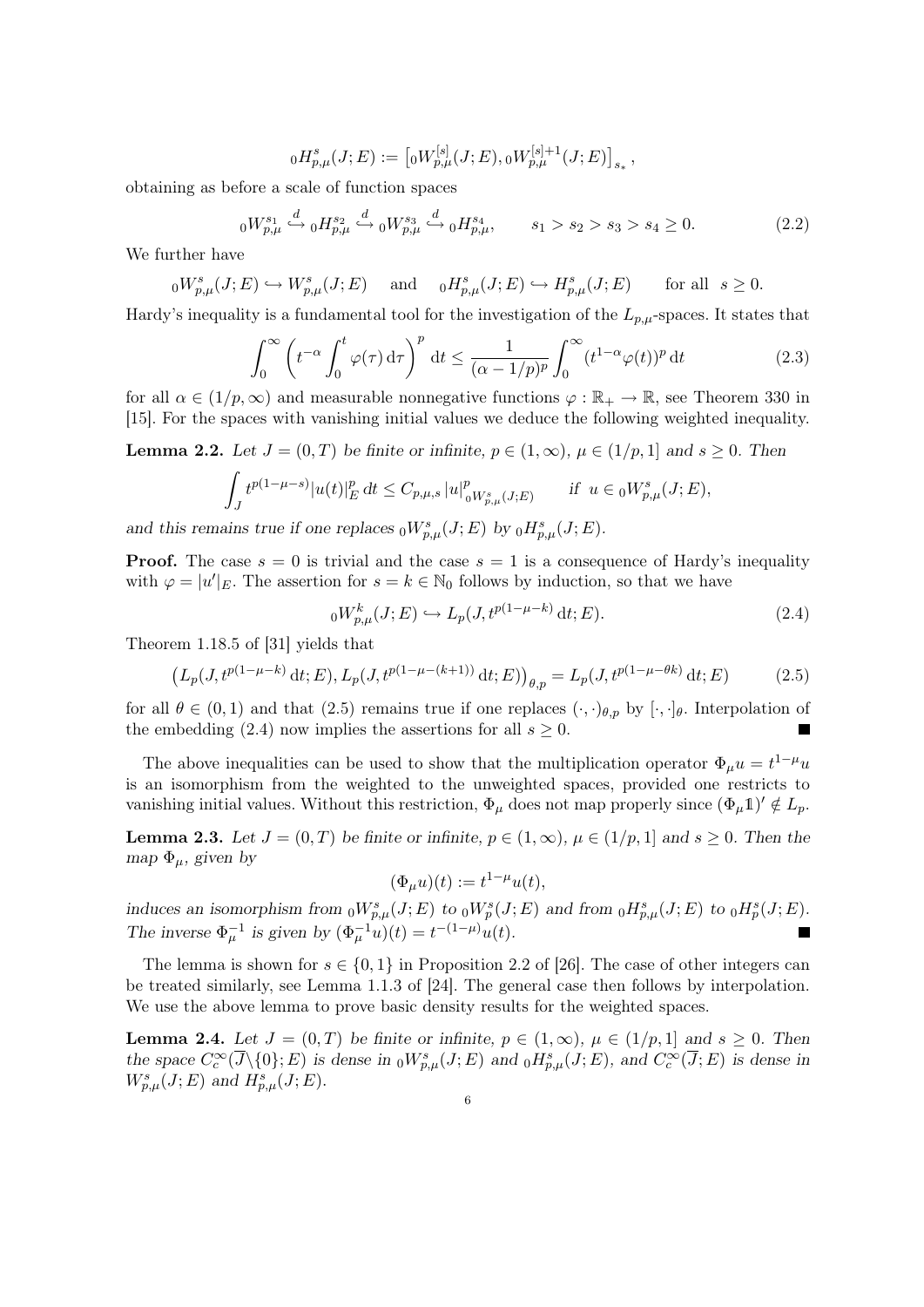**Proof.** Due to (2.1) and (2.2) we only have to consider the case  $s = k \in \mathbb{N}_0$ . The preceding lemma shows that  $\Phi_\mu u$  belongs to  ${}_0W_p^k(J;E)$  for every  $u \in {}_0W_{p,\mu}^k(J;E)$ . As in Theorem 2.9.1 of [31] for the scalar-valued case, one sees that  $C_c^{\infty}(\overline{J}\setminus\{0\};E)$  is dense in  ${}_0W_p^k(J;E)$  for  $k\in\mathbb{N}_0$ . For any given  $\varepsilon > 0$  there thus exists a function  $\psi \in C_c^{\infty}(\overline{J}\setminus\{0\};E)$  with  $|\Phi_{\mu}u - \psi|_{W_p^k(J;E)} < \varepsilon$ . Consequently,  $|u - \Phi_{\mu}^{-1} \psi|_{W_{p,\mu}^k(J;E)} \lesssim \varepsilon$ , and so  $C_c^{\infty}(\overline{J}\backslash{\{0\}};E)$  is dense in  ${}_0W_{p,\mu}^k(J;E)$ .

For  $u \in W_{p,\mu}^k(J;E)$ , we choose  $\psi_1 \in C_c^{\infty}(\overline{J};E)$  with  $\psi_1^{(j)}$  $u_1^{(j)}(0) = u^{(j)}(0)$  for  $j \in \{0, ..., k-1\}.$ Since  $u - \psi_1 \in {}_0W^k_{p,\mu}(J;E)$ , by the above considerations there is  $\psi_2 \in C_c^{\infty}(\overline{J} \setminus \{0\};E)$  being ε-close to  $u - \psi_1$  in  ${}_0W^k_{p,\mu}(J;E)$  Hence,  $\psi_1 + \psi_2 \in C_c^{\infty}(\overline{J};E)$  is ε-close to u in  $W^k_{p,\mu}(J;E)$ .

We next construct extension operators to  $\mathbb{R}_+$  for the weighted spaces on finite intervals; i.e., continuous right-inverses of the restriction operator. For vanishing initial values one can achieve an extension whose norm is bounded independently of the length of the underlying interval. This fact is crucial for the treatment of nonlinear evolution equations. For simplicity we consider only  $s \in [0, 2]$  in this case.

**Lemma 2.5.** Let  $J = (0, T)$  be finite and  $0 < 1/p < \mu \leq 1$ . Given  $k \in \mathbb{N}$ , there is an extension operator  $\mathcal{E}_J$  from J to  $\mathbb{R}_+$  with

$$
\mathcal{E}_J \in \mathcal{B}(W^s_{p,\mu}(J;E), W^s_{p,\mu}(\mathbb{R}_+;E)) \cap \mathcal{B}(H^s_{p,\mu}(J;E), H^s_{p,\mu}(\mathbb{R}_+;E)) \quad \text{for all } s \in [0,k].
$$

Here we can replace W by  $_0W$  and H by  $_0H$ . There is further an extension operator  $\mathcal{E}^0_J$  from J to  $\mathbb{R}_+$  with

 $\mathcal{E}_{J}^{0} \in \mathcal{B}( {}_{0}W_{p,\mu}^{s}(J;E), {}_{0}W_{p,\mu}^{s}(\mathbb{R}_{+};E) ) \cap \mathcal{B}({}_{0}H_{p,\mu}^{s}(J;E), {}_{0}H_{p,\mu}^{s}(\mathbb{R}_{+};E) )$  for all  $s \in [0,2],$ 

whose operator norm is independent of T. Moreover,  $\mathcal{E}_J$ ,  $\mathcal{E}_J^0 \in \mathcal{B}(L_\infty(J;E), L_\infty(\mathbb{R}_+;E))$  with operator norms independent of T.

**Proof.** Let  $k \in \mathbb{N}$ . We extend  $u \in W_{p,\mu}^k(0,T;X)$  to  $\mathcal{E}u \in W_{p,\mu}^k(0,T_k;X)$  with  $T_k = T +$  $T/(2k+2)$  in the same way as in, e.g., Theorem 5.19 of [1]. In particular,  $\mathcal{E}u(t)$  only depends on u on  $(T/2, T)$  if  $t \geq T$ . Take a function  $\varphi \in C^{\infty}(\mathbb{R}_{+})$  which is equal to 1 on  $(0, T)$  and has its support in  $(0, T_k)$ , and set  $\mathcal{E}_J := \varphi \mathcal{E}$  (with trivial extension for  $t \geq T_k$ ). It is easy to check that  $\mathcal{E}_J$  is bounded from  $W_{p,\mu}^k(0,T;X)$  to  $W_{p,\mu}^k(\mathbb{R}_+;E)$ , and the general case follows from interpolation. For  $k \in \{0, 1, 2\}$  and a function  $u \in {}_0W^k_{p,\mu}(J; E)$  we define  $\mathcal{E}^0_J$  by the formula

$$
(\mathcal{E}^0_J u)(t):=\begin{cases} u(t), & t\in (0,T),\\ 3(\psi^{1-\mu}u)(2T-t)1\!\!1_{[T,2T]}(t)-2(\psi^{1-\mu}u)(3T-2t)1\!\!1_{[T,\frac{3}{2}T]}(t), & t\geq T,\end{cases}
$$

where  $\psi(\tau) = \frac{2T\tau - \tau^2}{T^2}$  and  $\mathbb{1}_I$  is the characteristic function of an interval I. Using Lemma 2.2, it can be checked by a direct calculation that  $\mathcal{E}_{J}^{0}$  is bounded on  ${}_0W_{p,\mu}^{k}(J;E)$  for all  $k \in \{0,1,2\},$ see Lemma 1.1.5 in [24]. Interpolation yields the general case. The explicit representations of  $\mathcal{E}_J$  and  $\mathcal{E}_J^0$  show that these operators admit an  $L_{\infty}$ -estimate independent of T.

We now investigate the realization of the derivative  $\partial_t$  and its fractional powers on the weighted spaces. The properties of these and similar operators are fundamental for all our further considerations. We start with a generation result.

**Lemma 2.6.** For  $p \in (1, \infty)$ ,  $\mu \in (1/p, 1]$  and  $s \ge 0$ , the family of left translations  $\{\Lambda_t^E\}_{t \ge 0}$ , given by

$$
(\Lambda_t^E u)(\tau) := u(\tau + t), \qquad \tau \ge 0,
$$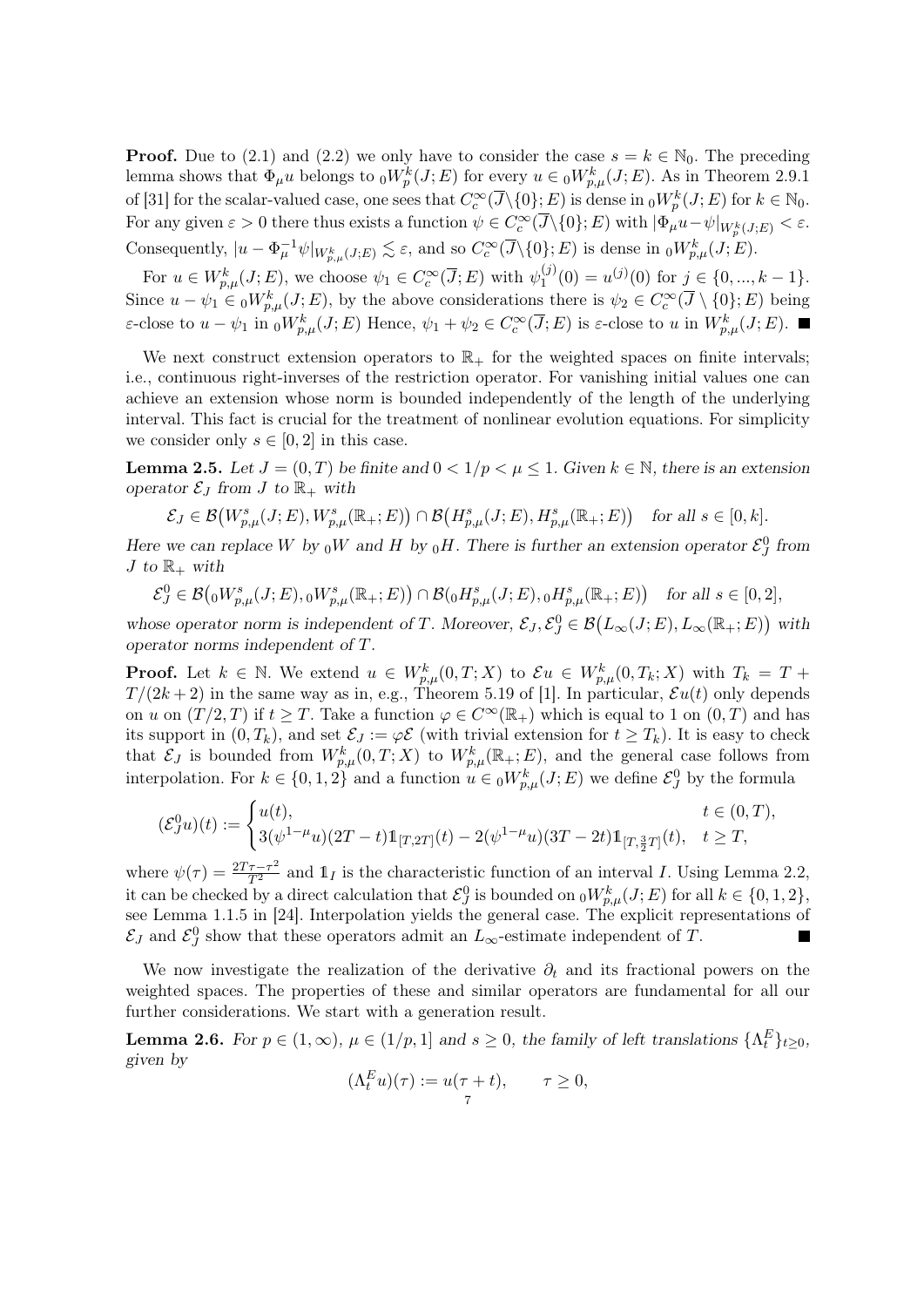forms a strongly continuous contraction semigroup on  $W_{p,\mu}^{s}(\mathbb{R}_{+};E)$  and on  $H_{p,\mu}^{s}(\mathbb{R}_{+};E)$ . Its generator is the derivative  $\partial_t$  with domain  $W^{s+1}_{p,\mu}(\mathbb{R}_+; E)$  and  $H^{s+1}_{p,\mu}(\mathbb{R}_+; E)$ , respectively.

**Proof.** (I) We write  $\Lambda_t = \Lambda_t^E$  for simplicity. For each  $t_0 \geq 0$  the operator  $\Lambda_{t_0}$  maps  $L_{p,\mu}(\mathbb{R}_+; E)$ into itself and is contractive because of

$$
|\Lambda_{t_0} u|_{L_{p,\mu}(\mathbb{R}_+;E)}^p \le \int_0^\infty (\tau + t_0)^{p(1-\mu)} |u(\tau + t_0)|_E^p d\tau \le |u|_{L_{p,\mu}(\mathbb{R}_+;E)}^p
$$

.

Analoguously one shows that  $\Lambda_{t_0}$  is a contractive map on  $W_{p,\mu}^k(\mathbb{R}_+;E)$  for all  $k \in \mathbb{N}$ . By interpolation, this fact carries over to  $W_{p,\mu}^s(\mathbb{R}_+;E)$  and  $H_{p,\mu}^s(\mathbb{R}_+;E)$  for all  $s\geq 0$ . It is further clear that  $\{\Lambda_t\}_{t>0}$  forms a semigroup of operators on these spaces. Lemma 2.4 says that  $\mathcal{D} =$  $C_c^{\infty}([0,\infty);E)$  is dense in all the spaces above. The left translations act strongly continuous on D with the sup-norm, and they thus form  $C_0$ -semigroups on  $W^s_{p,\mu}(\mathbb{R}_+; E)$  and  $H^s_{p,\mu}(\mathbb{R}_+; E)$ .

(II) We denote the generator of  $\{\Lambda_t\}$  on  $W^s_{p,\mu}(\mathbb{R}_+;E)$  by A. We first let  $s = k \in \mathbb{N}_0$ . To show  $A \subseteq \partial_t$ , we take  $u \in D(A) \subset W_{p,\mu}^k(\mathbb{R}_+; E)$ . Then  $u^{(j)} \in L_{1,\text{loc}}([0,\infty); E)$  for all  $j \in \{0, \cdots, k\}$ by Lemma 2.1, and for  $a, b \in \mathbb{R}_+^{\bullet}$  with  $a < b$  it holds

$$
\int_a^b \frac{1}{h} (u^{(j)}(\tau + h) - u^{(k)}(\tau)) d\tau = \frac{1}{h} \int_b^{b+h} u^{(j)}(\tau) d\tau - \frac{1}{h} \int_a^{a+h} u^{(j)}(\tau) d\tau.
$$

As  $h \to 0$ , the right hand side converges to  $u^{(j)}(b) - u^{(j)}(a)$  for almost all  $a, b \in \mathbb{R}_+$ . The integrand on the left hand side tends to  $Au^{(j)}$  in  $L_{p,\mu}(\mathbb{R}_+;E)$ , and thus in  $L_1(a,b;E)$ . Hence, the left hand side converges to  $\int_a^b A u^{(j)}(\tau) d\tau$ . We infer that  $u \in W^{k+1}_{1,\text{loc}}(\mathbb{R}_+; E)$ , with  $u^{(j+1)} =$  $Au^{(j)}$ , so that  $D(A) \subset W_{p,\mu}^{k+1}(\mathbb{R}_+; E)$  and  $\partial_t|_{D(A)} = A$ .

Since A generates a contraction semigroup, we know that  $1 - A$  is invertible. It is further easy to see that  $1-\partial_t$  is injective on  $W_{p,\mu}^{k+1}(\mathbb{R}_+; E)$ . Consequently,  $1-\partial_t = 1-A$ , which yields  $\partial_t = A$ . This fact implies that  $1 - \partial_t$  is an isomorphism from  $W^{k+1}_{p,\mu}(\mathbb{R}_+; E)$  to  $W^k_{p,\mu}(\mathbb{R}_+; E)$ . By interpolation, we can replace here  $k \in \mathbb{N}_0$  by any  $s \geq 0$ , and  $\hat{W}$  by H.

Finally, let  $s \in (k, k+1)$ . The first part and Proposition II.2.3 of [11] imply that  $D(A) = \{u \in$  $W^{k+1}_{p,\mu}(\mathbb{R}_+;E) : u' \in W^s_{p,\mu}(\mathbb{R}_+;E) \}$  and  $Au = u'$ . Using that  $1 - \partial_t$  is an isomorphism from  $W^{s+1}_{p,\mu}(\mathbb{R}_+;E)$  to  $W^s_{p,\mu}(\mathbb{R}_+;E)$ , we conclude that  $D(A) = W^{s+1}_{p,\mu}(\mathbb{R}_+;E)$ . The same arguments work with  $W$  replaced by  $H$ .

Since  $W_{p,\mu}^1(\mathbb{R}_+;E)$  is the domain of the generator of  $\{\Lambda_t^E\}_{t\geq0}$  by the above lemma, standard interpolation theory yields

$$
|u|_{W_{p,\mu}^{s}(\mathbb{R}_+;E)}^p \sim |u|_{L_{p,\mu}(\mathbb{R}_+;E)}^p + \int_0^\infty t^{-sp-1}\, |\Lambda_t^E u - u|_{L_{p,\mu}(\mathbb{R}_+;E)}^p \, \mathrm{d}t
$$

for  $s \in (0,1)$ , see Proposition 5.7 of [23]. Substitution and localization then imply that

$$
|u|_{W_{p,\mu}^{s}(J;E)} \sim |u|_{L_{p,\mu}(J;E)} + [u]_{W_{p,\mu}^{s}(J;E)} \quad \text{with}
$$
  

$$
[u]_{W_{p,\mu}^{s}(J;E)}^{p} := \int_{0}^{T} \int_{0}^{t} \tau^{p(1-\mu)} \frac{|u(t) - u(\tau)|_{E}^{p}}{(t-\tau)^{1+sp}} d\tau dt
$$
 (2.6)

for finite or infinite  $J = (0, T), s \in (0, 1)$  and  $u \in W_{p,\mu}^s(J; E)$ , see Proposition 1.1.13 of [24].

Using the generation property of  $\partial_t$  and the transference principle, we show that  $-\partial_t$  with domain  $W_{p,\mu}^1(\mathbb{R}_+;E)$  possesses a bounded  $\mathcal{H}^{\infty}$ -calculus on  $L_{p,\mu}(\mathbb{R}_+;E)$ . Here it is for the first time essential that E is of class  $H\mathcal{T}$ . As shown in [26], the realization of  $\partial_t$  with domain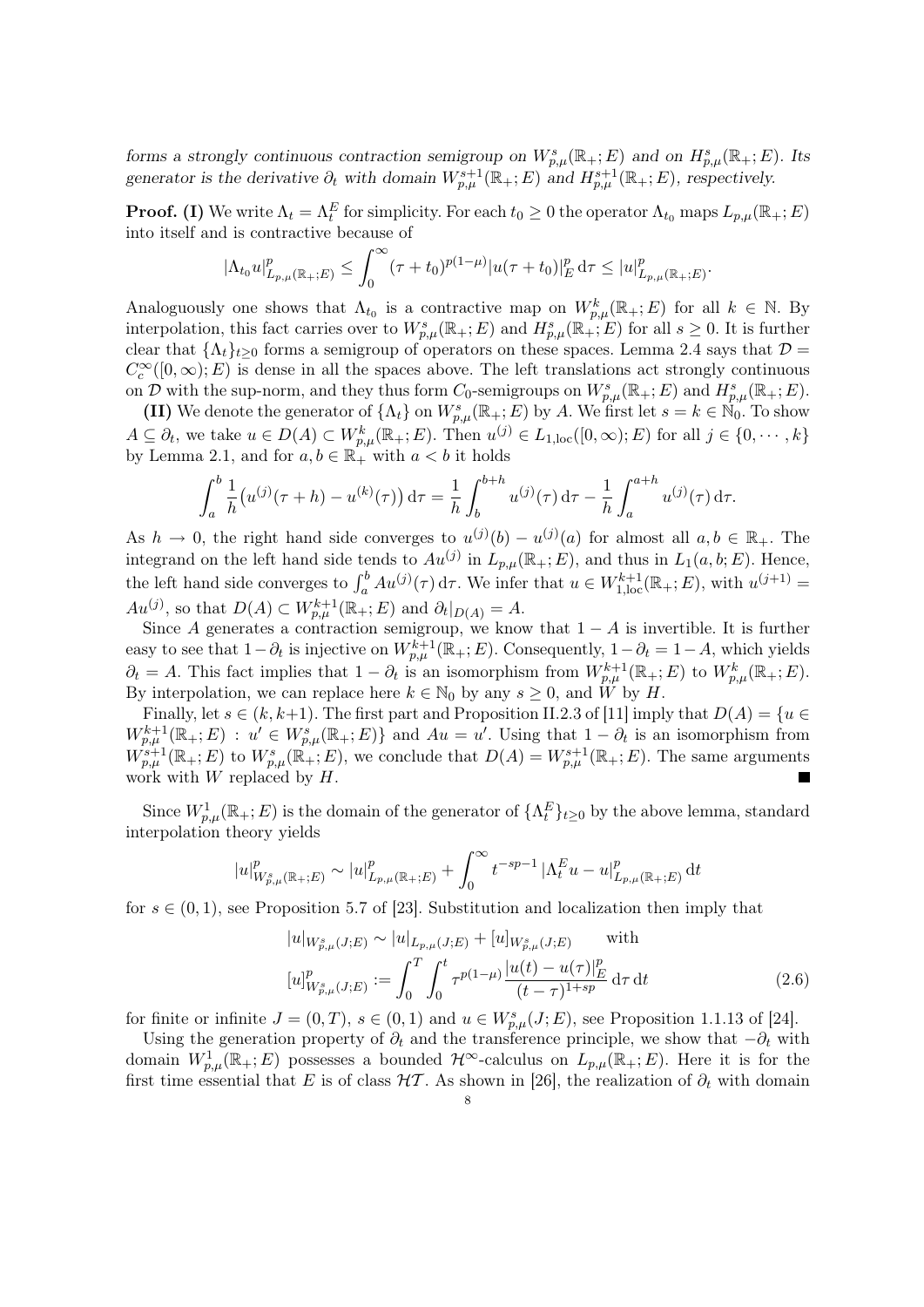${}_0W^1_{p,\mu}(\mathbb{R}_+;E)$  also admits a bounded  $\mathcal{H}^\infty$ -calculus on  $L_{p,\mu}(\mathbb{R}_+;E)$  (and it is in particular sectorial), although  $-\partial_t$  with domain  ${}_0W^1_{p,\mu}(\mathbb{R}_+;E)$  does not generate a semigroup on  $L_{p,\mu}(\mathbb{R}_+;E)$ .

**Theorem 2.7.** Let  $0 < 1/p < \mu \leq 1$ . Then the operators  $\partial_t$  with domain  ${}_0W^1_{p,\mu}(\mathbb{R}_+;E)$  and  $-\partial_t$  with domain  $W^1_{p,\mu}(\mathbb{R}_+;E)$  possess a bounded  $\mathcal{H}^{\infty}$ -calculus on  $L_{p,\mu}(\mathbb{R}_+;E)$  with  $\mathcal{H}^{\infty}$ -angle  $\pi/2$ .

**Proof.** The assertion on  $\partial_t$  is proved in Theorem 4.5 of [26]. To treat the operator  $-\partial_t$ , we employ the vector-valued transference principle from [16]. We first introduce vector-valued extensions of operators. Let  $(\Omega, \nu)$  be a measure space and S be a bounded, positive operator on  $L_p(\Omega, \nu)$ . For simple functions u of the form  $u = \sum_{i=1}^N u_i x_i$  with  $x_i \in E$  and simple  $u_i: \Omega \to \mathbb{C}$ , we define  $S^E u(\cdot) := \sum_{i=1}^N (Su_i)(\cdot) x_i$ . The operator  $S^E$  extends uniquely to  $L_p(\Omega, \nu; E)$  with  $||S^E||_{\mathcal{B}(L_p(\Omega, \nu; E))} = ||S||_{\mathcal{B}(L_p(\Omega, \nu))}$ , see Lemma 10.14 of [20].

We consider the left translation  $\Lambda_t^E$ ,  $t \geq 0$ , on  $L_{p,\mu}(\mathbb{R}_+; E) = L_p(\mathbb{R}_+, t^{p(1-\mu)} \, dt; E)$ . Clearly,  $\Lambda_t^E = (\Lambda_t^{\mathbb{C}})^E$  is the vector-valued extension of the scalar left translation  $\Lambda_t^{\mathbb{C}}$  $_t^{\mathbb{C}}$ . Due to Lemma 2.6, the family  $\{\Lambda_t^{\mathbb{C}}\}_{t\geq0}$  forms a  $C_0$ -semigroup of positive contractions on  $L_{p,\mu}(\mathbb{R}_+)$ , and  $\partial_t$  with domain  $W_{p,\mu}^1(\mathbb{R}_+;E)$  generates the vector-valued extension  $\{\Lambda_t^E\}_{t\geq0}$  on  $\overline{L_{p,\mu}}(\mathbb{R}_+;E)$ . Moreover,  $\partial_t$  is injective on this space. Theorem 6 of [16] now yields that  $-\partial_t$  admits a bounded  $\mathcal{H}^{\infty}$ calculus with angle  $\pi/2$ . П

Theorem 2.7 implies that  $1+\partial_t: {}_0W^1_{p,\mu}(\mathbb{R}_+;E) \to L_{p,\mu}(\mathbb{R}_+;E)$  is isomorphic. The restriction of this operator to finite  $J$  is still injective, and its bounded inverse is given by the restriction of the inverse for  $J = \mathbb{R}_+$ . By induction and interpolation we deduce that  $1 + \partial_t : {}_0W^{s+1}_{p,\mu}(J;E) \to$  ${}_0W_{p,\mu}^s(J;E)$  is isomorphic for all  $s\geq 0$  and J. For  $s=[s]+s_*$  with  $[s]\in\mathbb{N}_0$  and  $s_*\in[0,1)$ , we thus obtain the important (and expected) equality

$$
{}_{0}W_{p,\mu}^{s}(J;E) = \{ u \in {}_{0}W_{p,\mu}^{[s]}(J;E) : u^{([s])} \in {}_{0}W_{p,\mu}^{s*}(J;E) \},
$$
\n(2.7)

where the natural norms are equivalent with constants independent of  $J$ . In Lemma 2.6 we have seen that  $1-\partial_t$  is an isomorphism from  $W^{s+1}_{p,\mu}(\mathbb{R}_+;E)$  to  $W^s_{p,\mu}(\mathbb{R}_+;E)$  for all  $s\geq 0$ . For  $J = \mathbb{R}_+$ , it follows that

$$
W_{p,\mu}^{s}(J;E) = \{ u \in W_{p,\mu}^{[s]}(J;E) : u^{([s])} \in W_{p,\mu}^{s*}(J;E) \}.
$$
\n(2.8)

By means of extension and restriction, one can extend this identity to finite  $J$ . (Observe that the formula for  $\mathcal{E}_J$  given in the proof of Lemma 2.5 imply that if u is contained the space on right hand side, then its extension belongs to the analogous space with  $J = \mathbb{R}_{+}$ .) These characterizations remain valid if one replaces the  $W$ -spaces by the  $H$ -spaces. We next prove general interpolation properties of the weighted spaces.

**Lemma 2.8.** Let  $J = (0, T)$  be finite or infinite,  $p \in (1, \infty)$ ,  $\mu \in (1/p, 1], 0 \leq s_1 < s_2$  and  $\theta \in (0, 1)$ . Set  $s = (1 - \theta)s_1 + \theta s_2$ . Then it holds

$$
\left[H_{p,\mu}^{s_1}(J;E),H_{p,\mu}^{s_2}(J;E)\right]_{\theta} = H_{p,\mu}^{s}(J;E). \tag{2.9}
$$

If also  $s \notin \mathbb{N}$ , we have

$$
\left(H_{p,\mu}^{s_1}(J;E),H_{p,\mu}^{s_2}(J;E)\right)_{\theta,p}=W_{p,\mu}^{s}(J;E). \tag{2.10}
$$

Moreover, if  $s_1, s_2, s \notin \mathbb{N}_0$  then

$$
\left[W_{p,\mu}^{s_1}(J;E), W_{p,\mu}^{s_2}(J;E)\right]_{\theta} = W_{p,\mu}^{s}(J;E), \quad \left(W_{p,\mu}^{s_1}(J;E), W_{p,\mu}^{s_2}(J;E)\right)_{\theta,p} = W_{p,\mu}^{s}(J;E). \tag{2.11}
$$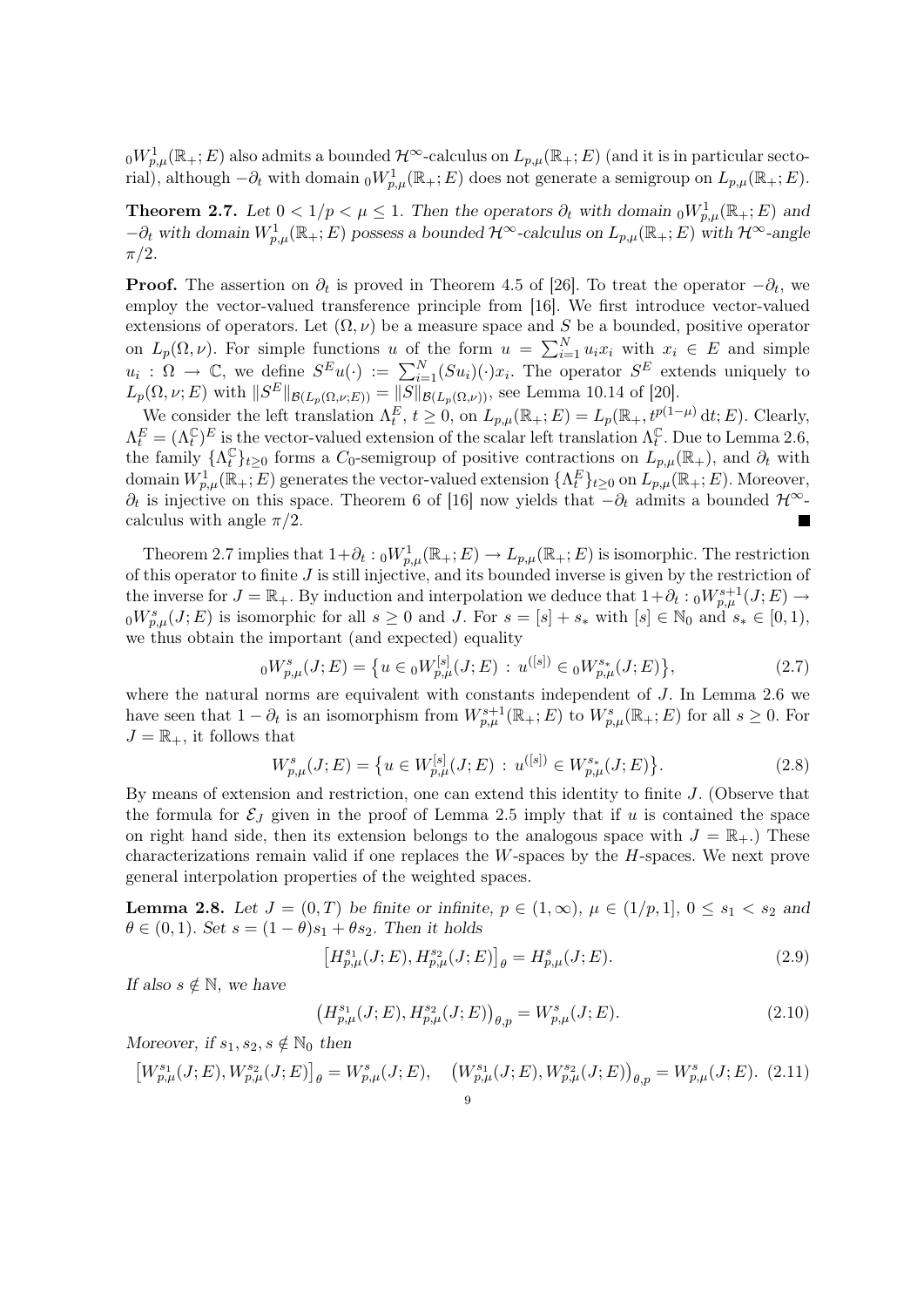If  $F \stackrel{d}{\hookrightarrow} E$  is a Banach space of class  $H\mathcal{T}$ , then it holds for  $\tau \geq 0$  that

$$
\left(H_{p,\mu}^{\tau}(J;E), H_{p,\mu}^{\tau}(J;F)\right)_{\theta,p} = H_{p,\mu}^{\tau}(J; (E,F)_{\theta,p}),\tag{2.12}
$$

$$
\left[H_{p,\mu}^{\tau}(J;E), H_{p,\mu}^{\tau}(J;F)\right]_{\theta} = H_{p,\mu}^{\tau}(J; [E, F]_{\theta}).
$$
\n(2.13)

All these assertions remain true if one replaces the W- and H-spaces by  $_0W$ - and  $_0H$ -spaces, respectively, where the constants of the norm equivalences do not depend on T if  $s_2 \leq 2$ .

**Proof.** (I) First, let  $J = \mathbb{R}_+$ . Throughout, we consider the operator  $A = 1 - \partial_t$  on  $L_{p,\mu}(\mathbb{R}_+; Z)$ with  $D(A) = W_{p,\mu}^1(\mathbb{R}_+;Z)$  for any Banach space Z of class  $\mathcal{HT}$ , and we put  $X := L_{p,\mu}(\mathbb{R}_+;E)$ . By Theorem 2.7, the operator A possesses a bounded  $\mathcal{H}^{\infty}$ -calculus on X so that A admits bounded imaginary powers (see (2.15) of [5]). A theorem by Yagi now implies that  $D(A^{\alpha}) =$  $[X, D(A)]_{\alpha} = H^{\alpha}_{p,\mu}(\mathbb{R}_{+}; E)$  for all  $\alpha \in (0,1)$ , see Theorem 1.15.3 of [31]. For  $\alpha \geq 1$ , formula (2.8) further yields

$$
D(A^{\alpha}) = \{ u \in D(A^{[\alpha]}) : A^{[\alpha]} u \in D(A^{\alpha - [\alpha]}) \}
$$
  
= \{ u \in H\_{p,\mu}^{[\alpha]}(\mathbb{R}\_+; E) : u^{([\alpha])} \in H\_{p,\mu}^{\alpha - [\alpha]}(\mathbb{R}\_+; E) \} = H\_{p,\mu}^{\alpha}(\mathbb{R}\_+; E). (2.14)

Employing this equation and again Yagi's theorem, we obtain (2.9) by computing

$$
\left[H_{p,\mu}^{s_1}(\mathbb{R}_+;E),H_{p,\mu}^{s_2}(\mathbb{R}_+;E)\right]_{\theta}=\left[D(A^{s_1}),D(A^{s_2})\right]_{\theta}=D(A^{s})=H_{p,\mu}^{s}(\mathbb{R}_+;E).
$$

(II) We continue with  $(2.10)$ . The operator  $A^{s_1}$  induces an isomorphism

$$
\left(H_{p,\mu}^{s_1}(J;E),H_{p,\mu}^{s_2}(J;E)\right)_{\theta,p}=\left(D(A^{s_1}),D(A^{s_2})\right)_{\theta,p}\rightarrow \left(X,D(A^{\tau})\right)_{\theta,p},
$$

where  $\tau = s_2 - s_1$ . We first assume that  $\theta \tau \notin \mathbb{N}_0$ , and put  $k = [\theta \tau] \in \mathbb{N}_0$ . It follows from reiteration (see e.g. Theorem 1.10.3.2 of [31]) that

$$
(X, D(A^{\tau}))_{\theta, p} = (D(A^k), D(A^{\tau}))_{\sigma, p},
$$

with  $\sigma = \frac{\tau \theta - k}{\tau - k}$  $\frac{r\theta-k}{\tau-k} \in (0,1)$ , and that the operator  $A^k$  induces an isomorphism

$$
(D(Ak), D(A\tau))_{\sigma,p} \to (X, D(A^{\tau-k}))_{\sigma,p} = (X, D(A))_{\sigma(\tau-k),p} = W_{p,\mu}^{\sigma(\tau-k)}(\mathbb{R}_{+}; E),
$$

where  $\sigma(\tau - k) = \tau \theta - k \in (0, 1)$ . On the other hand,  $A^{-(s_1+k)}$  induces an isomorphism

$$
W_{p,\mu}^{\tau\theta-k}(\mathbb{R}_+;E) \to W_{p,\mu}^{(s_2-s_1)\theta+s_1}(\mathbb{R}_+;E) = W_{p,\mu}^s(\mathbb{R}_+;E).
$$

Hence, (2.10) holds if  $\theta(s_2 - s_1) \notin \mathbb{N}_0$ .

(III) Next we derive (2.11). We take an integer  $k > s_2$ . We can write  $W_{p,\mu}^{s_j}(\mathbb{R}_+;E)$  =  $(X, H_{p,\mu}^k(\mathbb{R}_+; E))_{s_j/k,p}$  thanks to part (II) and  $k \cdot s_j/k = s_j \notin \mathbb{N}_0$ . Now reiteration yields

$$
(W_{p,\mu}^{s_1}(J;E),W_{p,\mu}^{s_2}(J;E))_{\theta,p} = (X,H_{p,\mu}^k(\mathbb{R}_+;E))_{s/k,p} = W_{p,\mu}^s(\mathbb{R}_+;E),
$$

using again part (II) and that  $k \cdot s/k \notin \mathbb{N}_0$ . The other equation in (2.11) is shown similarly, employing Remark 1.10.3.2 of [31]. The remaining case  $\theta(s_2 - s_1) \in \mathbb{N}_0$  in Step II can now be treated by an reiteration argument with exponents  $\theta \pm \varepsilon$ .

**(IV)** Now let  $F \stackrel{d}{\hookrightarrow} E$  be a Banach space of class  $H\mathcal{T}$  and  $\tau \geq 0$ . Due to (2.14), the operator  $A^{\tau}$  is an isomorphism

$$
\left(H^{\tau}_{p,\mu}(\mathbb{R}_+;E),H^{\tau}_{p,\mu}(\mathbb{R}_+;F)\right)_{\theta,p} \to \left(L_{p,\mu}(\mathbb{R}_+;E),L_{p,\mu}(\mathbb{R}_+;F)\right)_{\theta,p}.
$$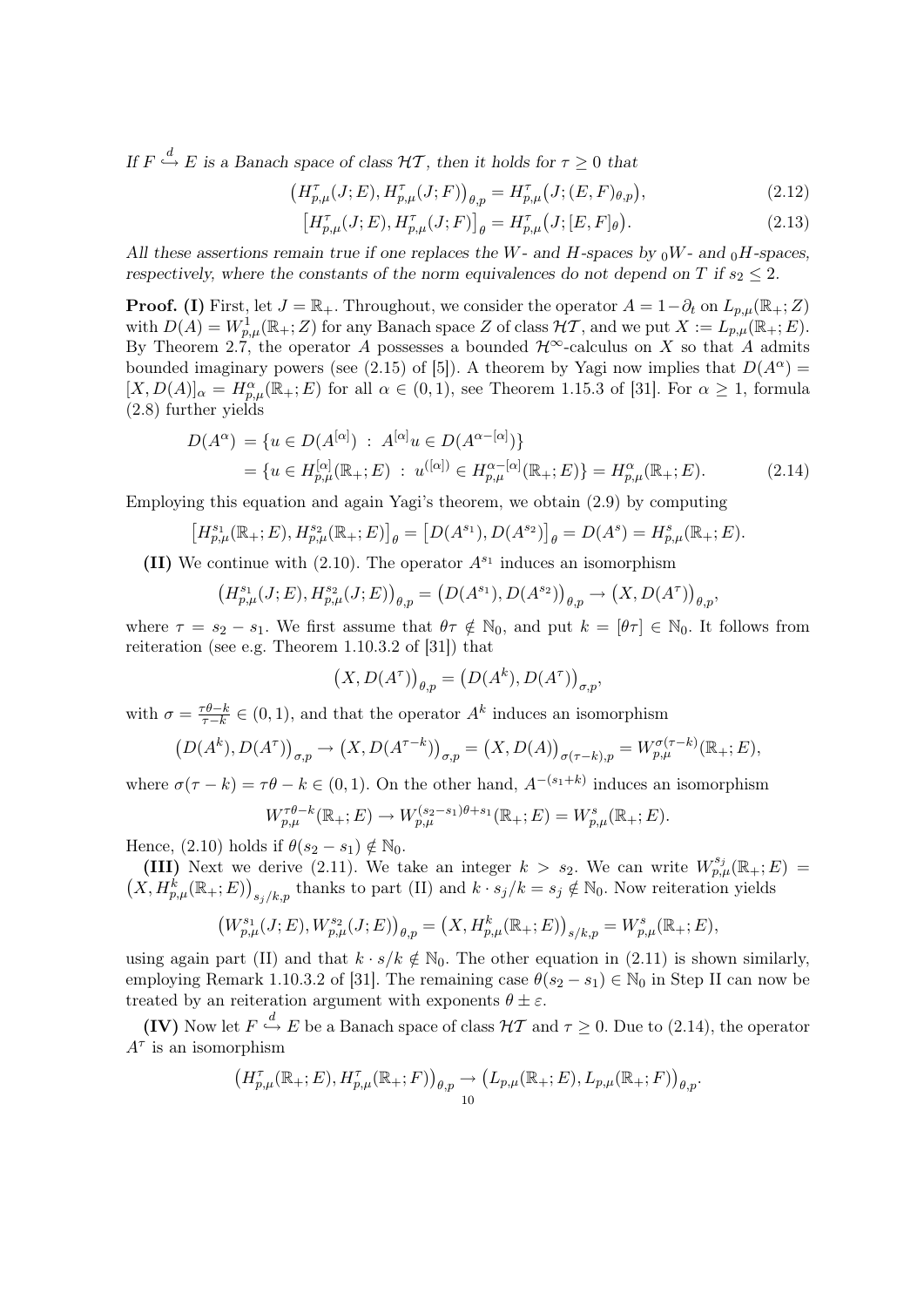Theorem 1.18.4 of [31] says that the latter space equals  $L_{p,\mu}(\mathbb{R}_+;(E,F)_{\theta,p})$ . Since  $A^{-\tau}$  maps this space isomorphically to  $H_{p,\mu}^{\tau}(\mathbb{R}_+;(E,F)_{\theta,p})$ , we have shown (2.12). The formula (2.13) is shown in the same way.

(V) Replacing the operator  $A = 1 - \partial_t$  by  $A_0 := 1 + \partial_t$ , the same arguments as above show the asserted equalities for the  $_0W$ - and the  $_0H$ -spaces. This finishes the case  $J = \mathbb{R}_+$ . The case of a finite interval is then deduced from the half-line case, using the extension operators  $\mathcal{E}_J$  and  $\mathcal{E}_J^0$  from Lemma 2.5 and Theorem 1.2.4 of [31] (see also Section I.2.3 of [2]). The dependence of the norm equivalence constants on the length of  $J$  carries over from the properties of the extension operators.

We now extend Theorem 2.7 to fractional powers of the derivative acting on the W- and H-scales. To this aim, we note that if a sectorial operator A has a bounded  $\mathcal{H}^{\infty}$ -calculus with  $\mathcal{H}^{\infty}$ -angle  $\phi \in [0, \pi)$  and if  $\alpha \in (0, \pi/\phi)$ , then  $A^{\alpha}$  has the same property with angle less or equal  $\alpha\phi$ . This fact easily follows from the properties of the calculus, see Lemma A.3.5 in [24].

**Proposition 2.9.** Let  $0 < 1/p < \mu \leq 1$ ,  $s \geq 0$ ,  $\alpha \in (0, 2)$  and  $\omega > 0$ . Then the operators

$$
\begin{aligned}\n & (\omega - \partial_t)^{\alpha} \text{ on } H_{p,\mu}^s(\mathbb{R}_+; E) \\
& (\omega - \partial_t)^{\alpha} \text{ on } W_{p,\mu}^s(\mathbb{R}_+; E) \\
& (\omega + \partial_t)^{\alpha} \text{ on } W_{p,\mu}^s(\mathbb{R}_+; E) \\
& (\omega + \partial_t)^{\alpha} \text{ on } {}_0H_{p,\mu}^s(\mathbb{R}_+; E) \\
& (\omega + \partial_t)^{\alpha} \text{ on } {}_0W_{p,\mu}^s(\mathbb{R}_+; E) \\
& \text{with domain } {}_0H_{p,\mu}^{s+\alpha}(\mathbb{R}_+; E), \\
& (\omega + \partial_t)^{\alpha} \text{ on } {}_0W_{p,\mu}^s(\mathbb{R}_+; E) \\
& \text{with domain } {}_0W_{p,\mu}^{s+\alpha}(\mathbb{R}_+; E), \qquad s, s + \alpha \notin \mathbb{N}_0,\n \end{aligned}
$$

are invertible and possess a bounded  $\mathcal{H}^{\infty}$ -calculus with  $\mathcal{H}^{\infty}$ -angle less or equal  $\alpha\pi/2$ .

**Proof.** We first consider the case  $s = 0$ . Proposition 2.11 of [5] and Theorem 2.7 imply that the realization of  $\omega - \partial_t$  on  $L_{p,\mu}(\mathbb{R}_+; E)$  with domain  $W_{p,\mu}^1(\mathbb{R}_+; E)$  admits a bounded  $\mathcal{H}^{\infty}$ calculus with  $\mathcal{H}^{\infty}$ -angle equal to  $\pi/2$ . As noted above, also  $(\omega - \partial_t)^{\alpha}$  possesses a bounded  $\mathcal{H}^{\infty}$ -calculus with  $\mathcal{H}^{\infty}$ -angle less or equal  $\alpha\pi/2$ , because of  $\alpha \in (0, 2)$ . As in  $(2.14)$  we see that then  $D((\omega - \partial_t)^{\alpha}) = H^{\alpha}_{p,\mu}(\mathbb{R}_+; E)$  holds for all  $\alpha \geq 0$ .

Since  $\omega - \partial_t$  is invertible and  $H_{p,\mu}^{\tau+s}(\mathbb{R}_+;E) = D((\omega - A)^{\tau+s})$  holds for all  $s,\tau \geq 0$ , the operator  $(\omega - \partial_t)^s$  induces an isomorphism from  $H_{p,\mu}^{\tau+s}(\mathbb{R}_+;E)$  to  $H_{p,\mu}^{\tau}(\mathbb{R}_+;E)$ . Using that  $(\omega - \partial_t)^{-s}$  and  $(\omega - \partial_t)^{\alpha}$  commute on  $H^{\alpha}_{p,\mu}(\mathbb{R}_+; E)$ , we derive from Proposition 2.11 of [5] that  $(\omega - \partial_t)^{\alpha}$  has a bounded  $\mathcal{H}^{\infty}$ -calculus on  $H_{p,\mu}^s(\mathbb{R}_+; E)$  with angle not larger than  $\alpha\pi/2$ , and that its domain equals  $H^{s+\alpha}_{p,\mu}(\mathbb{R}_+;E)$ .

Let  $s, s + \alpha \notin \mathbb{N}_0$ . Interpolation of the H-case and Lemma 2.8 show that  $(\omega - \partial_t)^{\alpha}$  with domain  $W^{s+\alpha}_{p,\mu}(\mathbb{R}_+;E)$  has a bounded  $\mathcal{H}^{\infty}$ -calculus on  $W^s_{p,\mu}(\mathbb{R}_+;E)$  with  $\mathcal{H}^{\infty}$ -angle less or equal  $\alpha \pi/2$ . The operator  $\omega + \partial_t$  can be treated in the same way.

The  ${}_0W^s_{p,\mu}$ -spaces can be characterized in terms of the kernel of the temporal trace, as the next proposition shows. These results are mainly due to Grisvard [13]. Observe that the limit number for the existence of a trace is  $s = 1 - \mu + 1/p$ . Therefore, if  $\mu$  runs through the interval  $(1/p, 1]$  this limit number runs through the interval  $[1/p, 1]$ . Of course, for  $\mu = 1$  the limit number  $s = 1/p$  for the unweighted case is recovered. We do not treat the limit cases  $s = k + 1 - \mu + 1/p$  with  $k \in \mathbb{N}_0$ , see Remarque 4.2 of [13] and Remark 3.6.3.2 of [31] for a discussion. We also do not consider the corresponding characterizations of the  $_{0}H_{p,\mu}^{s}$ -spaces, which are not needed below. They should be correct, but it seems that their proofs require a much greater effort.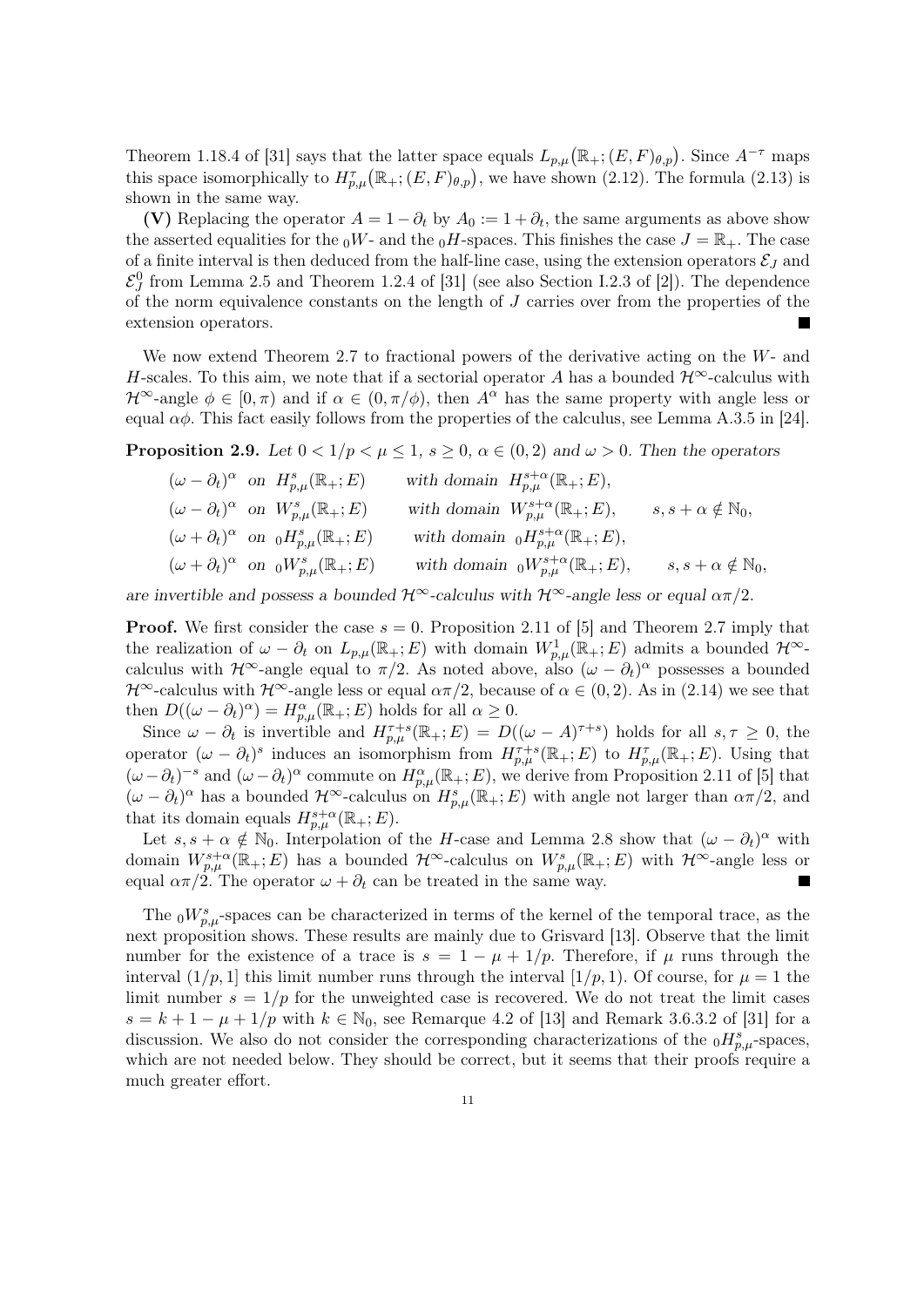**Proposition 2.10.** Let  $J = (0, T)$  be finite or infinite,  $p \in (1, \infty)$  and  $\mu \in (1/p, 1]$ . Then for  $0 < s < 1 - \mu + 1/p$  it holds

$$
C_c^{\infty}(\overline{J}\backslash{\{0\}};E) \stackrel{d}{\hookrightarrow} W^s_{p,\mu}(J;E) \quad \text{and} \quad W^s_{p,\mu}(J;E) = {}_0W^s_{p,\mu}(J;E). \tag{2.15}
$$

For  $k + 1 - \mu + 1/p < s < k + 1 + (1 - \mu + 1/p)$  with  $k \in \mathbb{N}_0$  we have

$$
W_{p,\mu}^{s}(J;E) \hookrightarrow BUC^{k}(\overline{J};E), \tag{2.16}
$$

where here one may replace  $W_{p,\mu}^s$  by  $H_{p,\mu}^s$ , and moreover

$$
{}_{0}W_{p,\mu}^{s}(J;E) = \{ u \in W_{p,\mu}^{s}(J;E) : u^{(j)}(0) = 0, \ j \in \{0, ..., k\} \}.
$$
 (2.17)

If in addition  $s \in [0,2]$ , then the embedding constants for

$$
{}_{0}W_{p,\mu}^{s}(J;E) \hookrightarrow BUC^{k}(\overline{J};E) \quad \text{and} \quad {}_{0}H_{p,\mu}^{s}(J;E) \hookrightarrow BUC^{k}(\overline{J};E)
$$

do not depend on J.

**Proof.** In [13] much of the proposition is proved for the  $W$ -spaces in the scalar-valued case  $E = \mathbb{C}$  with  $J = \mathbb{R}_+$ . An inspection of the proofs given there shows that they only make use of basic facts, interpolation theory and the scalar versions of Lemmas 2.4 and 2.6 above. Thus the results of  $[13]$  carry over to the case of a general Banach space E. Moreover, the case of a finite interval is obtained from the half-line case by extension and restriction. One can replace W by H as asserted because of  $(2.1)$  and  $(2.2)$ .

Assertion (2.15) is shown in Théorème 2.1 and Théorème 4.1 of [13]. The embedding (2.16) is proved for  $k = 0$  in Théorème 5.2 of [13], and the general case  $k \in \mathbb{N}$  is an immediate consequence in view of  $(2.8)$ . For  $s \leq 1$ , identity  $(2.17)$  is shown in Proposition 1.2 and Théorème 4.1 of [13]. For integers  $s = k + 1$  this equality holds by definition. The general case then follows from  $(2.7)$ ,  $(2.15)$  and  $(2.17)$  for  $s - [s]$ , as well as  $(2.8)$ . ш

We next establish embeddings of Sobolev type for  $W_{p,\mu}^s$  and  $H_{p,\mu}^s$ .

**Proposition 2.11.** Let  $J = (0, T)$  be finite,  $1 < p < q < \infty$ ,  $\mu > 1/p$  and  $s > \tau \geq 0$ . Then

$$
W_{p,\mu}^{s}(J;E) \hookrightarrow W_{q,\mu}^{\tau}(J;E) \qquad \text{holds if} \quad s - (1 - \mu + 1/p) > \tau - \frac{p(1 - \mu + 1/p)}{q},\tag{2.18}
$$

$$
W_{p,\mu}^{s}(J;E) \hookrightarrow W_{q}^{\tau}(J;E) \qquad \text{holds if} \quad s - (1 - \mu + 1/p) > \tau - 1/q. \tag{2.19}
$$

These embeddings remain true if one replaces the W-spaces by the  $H$ -, the  $_0W$ - and the  $_0H$ -spaces, respectively. In the two latter cases, restricting to  $s \in [0,2]$ , for given  $T_0 > 0$  the embeddings hold with a uniform constant for all  $0 < T \leq T_0$ .

**Proof.** Throughout this proof, let  $T_0 > 0$  be given. Since the inequality signs in (2.18) and (2.19) are strict, we may assume that  $s \notin \mathbb{N}$ . Again we only have to consider the W-case due to (2.1) and (2.2).

(I) We prove (2.18) for  $\tau = 0$ . For  $s > 1 - \mu + 1/p$ , Proposition 2.10 yields

$$
W_{p,\mu}^s(J;E) \hookrightarrow L_{\infty}(J;E) \hookrightarrow L_{q,\mu}(J;E) \quad \text{for all } q \in (p,\infty),
$$

with the asserted behaviour of the embedding constant in the  $_0W$ -case. If  $s \leq 1-\mu+1/p$ , take  $q \in (p, \infty)$  as in (2.18). Choose  $\eta \in (1 - \mu + 1/p, 1)$  and  $r \in (p, \infty)$  such that  $\frac{1}{q} \leq \frac{1 - s/\eta}{p} + \frac{s/\eta}{r}$  $\frac{1}{r}$ .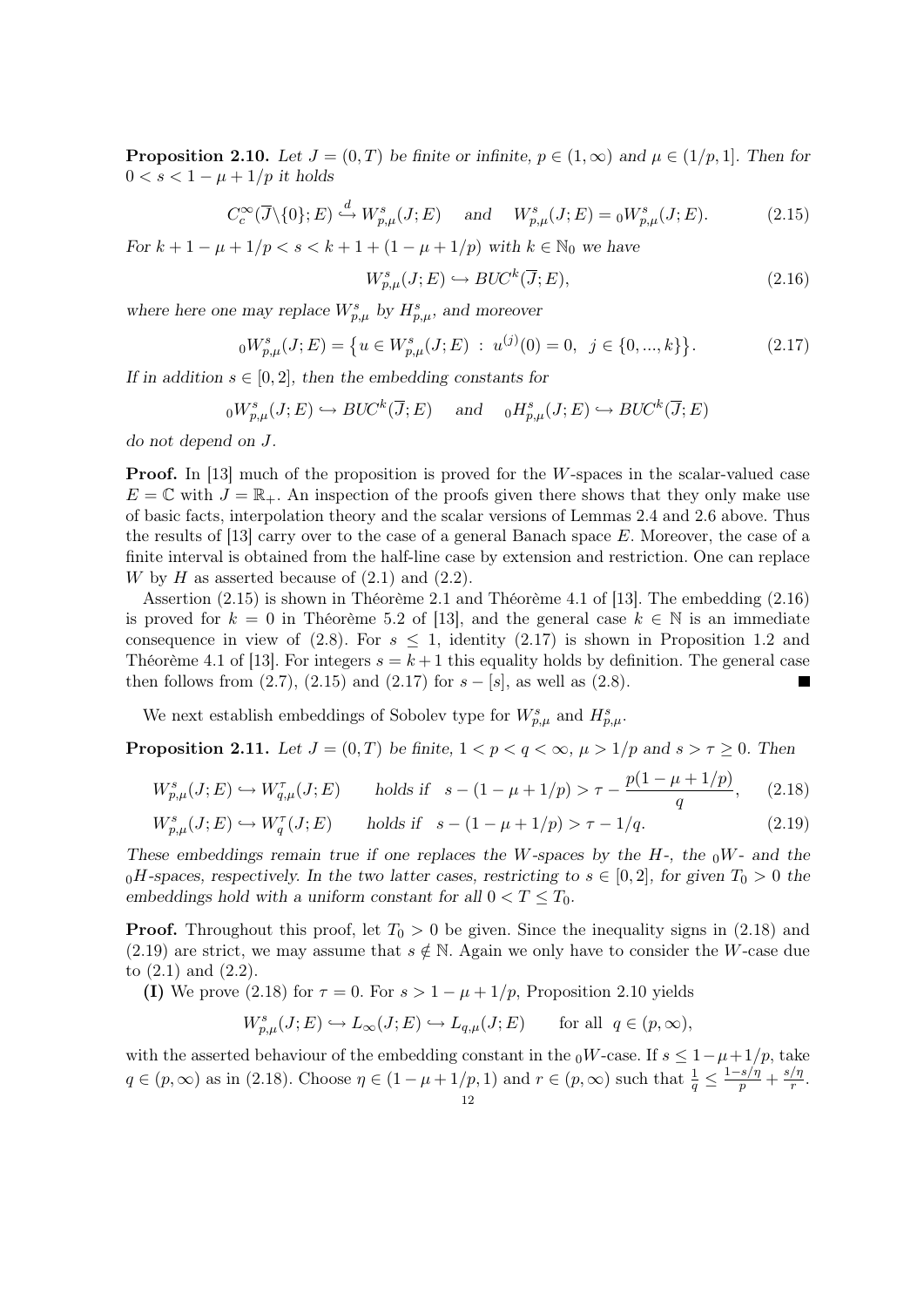We have already shown that  $W_{p,\mu}^{\eta}(J;E) \hookrightarrow L_{r,\mu}(J;E)$ . Lemma 2.8 and Theorem 1.18.5 of [31] then imply

$$
W_{p,\mu}^{s}(J;E) = (L_{p,\mu}(J;E), W_{p,\mu}^{\eta}(J;E))_{s/\eta,p} \hookrightarrow (L_{p,\mu}(J;E), L_{r,\mu}(J;E))_{s/\eta,p} \hookrightarrow L_{q,\mu}(J;E).
$$

In the  ${}_0W$ -case, all embedding constants are uniform in  $T \leq T_0$  for  $s \in [0,2]$ .

(II) To prove (2.18) for  $\tau > 0$ , we set  $\alpha = (1 - p/q)(1 - \mu + 1/p) > 0$  for an exponent  $q > p$  as in (2.18). We fix some  $\varepsilon > 0$  and  $k \in \mathbb{N}_0$  such that  $s - \varepsilon > \tau + \alpha > 0$ ,  $k + \alpha < s - \varepsilon < k + 1 + \alpha$ , and  $\kappa := k + \alpha + \varepsilon$  is not an integer. Lemma 2.8 now yields

$$
W^s_{p,\mu}(J;E)=\left(W^{\kappa}_{p,\mu}(J;E),W^{\kappa+1}_{p,\mu}(J;E)\right)_{s-\kappa,p},
$$

Using (2.8) and (2.18) with  $\tau = 0$ , we obtain

$$
W_{p,\mu}^{\kappa}(J;E) \hookrightarrow W_{q,\mu}^k(J;E)
$$
 and  $W_{p,\mu}^{\kappa+1}(J;E) \hookrightarrow W_{q,\mu}^{k+1}(J;E).$ 

Since  $(\cdot, \cdot)_{\theta, p} \hookrightarrow (\cdot, \cdot)_{\theta, q}$  for  $\theta \in (0, 1)$ , it follows

$$
W_{p,\mu}^{s}(J;E) \hookrightarrow \left(W_{q,\mu}^{k}(J;E), W_{q,\mu}^{k+1}(J;E)\right)_{s-\kappa,q} = W_{q,\mu}^{k+s-\kappa}(J;E) \hookrightarrow W_{q,\mu}^{\tau}(J;E).
$$

(III) For  ${}_0V$ -spaces, the dependence on T for  $s \in [0,2]$  carries over from Lemma 2.8 and (2.18) with  $\tau = 0$ . The embedding (2.19) is shown similarly employing Lemma 2.1, see Proposition 1.1.12 in [24]. Ξ

We finish this section with Poincaré's inequality in the weighted spaces.

**Lemma 2.12.** Let  $J = (0, T)$  be finite,  $p \in (1, \infty)$ ,  $\mu \in (1/p, 1]$  and  $s \in [0, 1)$ . Then it holds

 $|u|_{L_{p,\mu}(J;E)} \lesssim T |u'|_{L_{p,\mu}(J;E)}, \qquad |u|_{0W^s_{p,\mu}(J;E)} + |u|_{0H^s_{p,\mu}(J;E)} \lesssim T^{1-s} |u|_{W^1_{p,\mu}(J;E)},$ for all  $u \in {}_0W^1_{p,\mu}(J;E)$ .

**Proof.** Let  $u \in {}_0W^1_{p,\mu}(J;E)$ . Using Hölder's inequality, we estimate

$$
t^{p(1-\mu)}|u(t)|_E^p \leq t^{p(1-\mu)}\left(\int_0^T s^{-(1-\mu)}s^{1-\mu}|u'(s)|_E\,\mathrm{d} s\right)^p \lesssim t^{p(1-\mu)}\,T^{(1-p'(1-\mu))p/p'}|u'|_{L_{p,\mu}(J;E)}^p
$$

for  $t \in J$ . The first assertion now follows by integration over J. For  $s \in [0,1)$  we have

$$
|u|_{{}_0W^s_{p,\mu}(J;E)}+|u|_{{}_0H^s_{p,\mu}(J;E)}\lesssim |u|_{{}_0W^1_{p,\mu}(J;E)}^s|u|^{1-s}_{L_{p,\mu}(J;E)}
$$

 $\blacksquare$ 

by interpolation, implying the second asserted inequality.

# 3. Weighted anisotropic spaces

Let again E be a Banach space of class  $H\mathcal{T}$ , let  $J = (0, T)$  be finite or infinite, and let further  $\Omega \subset \mathbb{R}^n$  be a domain with compact smooth boundary  $\partial\Omega$ , or  $\Omega \in \{\mathbb{R}^n, \mathbb{R}^n_+\}$ . For  $p, q \in (1, \infty)$  and  $r > 0$  we denote by

$$
H_p^r(\Omega; E), \qquad W_p^r(\Omega; E), \qquad B_{p,q}^r(\Omega; E),
$$

the E-valued Sobolev, Slobodetskii and Besov spaces, respectively. If  $\Omega = \mathbb{R}^n$  we also use this spaces with  $r \leq 0$ . For the definitions and properties of these spaces we refer to [3], [28] or [33]. The scalar-valued case is treated extensively in [31]. In particular, we have

$$
B_{p,p}^r(\Omega;E) = W_p^r(\Omega;E) \quad \text{for all } p \in [1,\infty), \quad r \notin \mathbb{N}_0.
$$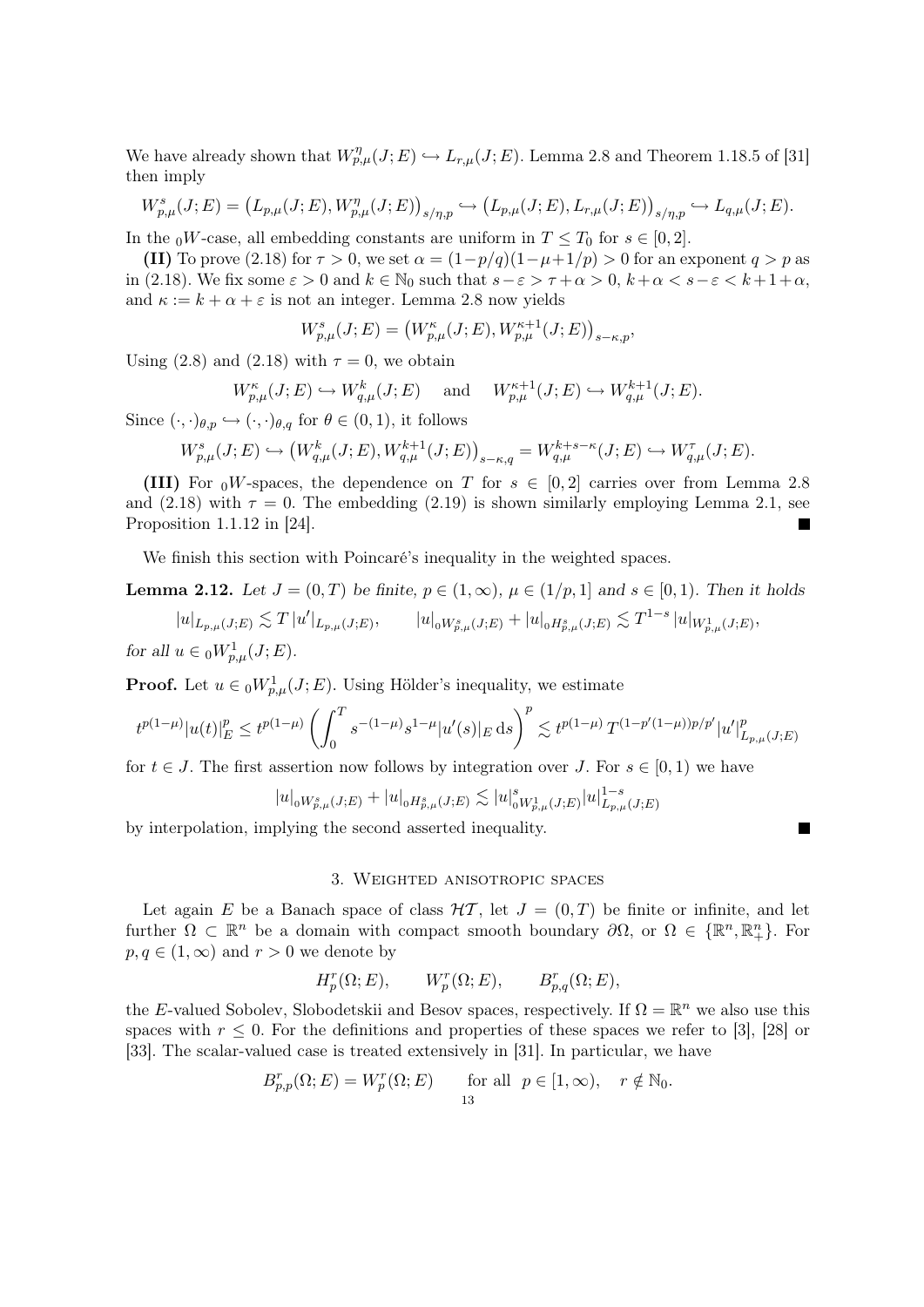The corresponding spaces over the boundary  $\partial\Omega$  of  $\Omega$  are defined via local charts as in Definition 3.6.1 of [31], for instance.

We mainly investigate weighted anisotropic spaces, i.e., intersections of spaces of the form

$$
H_{p,\mu}^{s}(J;H_{p}^{r}(\Omega;E)), W_{p,\mu}^{s}(J;W_{p}^{r}(\Omega;E)), H_{p,\mu}^{s}(J;W_{p}^{r}(\Omega;E)), W_{p,\mu}^{s}(J;W_{p}^{r}(\Omega;E)), (3.1)
$$

where  $s, r \geq 0$ . In what follows we refer to  $t \in J$  as time and to  $x \in \overline{\Omega}$  as space variables.

We start with two important tools. First, given  $k \in \mathbb{N}$ , there is an extension operator  $\mathcal{E}_{\Omega}$  to  $\mathbb{R}^n$  for functions defined on  $\Omega$  (i.e., we have  $(\mathcal{E}_{\Omega} u)|_{\Omega} = u$ ) satisfying

$$
\mathcal{E}_{\Omega} \in \mathcal{B}\big(B_{p,q}^r(\Omega;E), B_{p,q}^r(\mathbb{R}^n;E)\big) \cap \mathcal{B}\big(H_p^r(\Omega;E), H_p^r(\mathbb{R}^n;E)\big) \tag{3.2}
$$

for all  $p, q \in (1, \infty)$  and  $r \in [0, k]$ . For integer  $r \in [0, k]$ , the constructions in the proofs of Theorems 5.21 and 5.22 [1] for the scalar-valued spaces literally carries over to the vectorvalued case. The general case  $r \in [0, k]$  can be treated via interpolation. Applying  $\mathcal{E}_{\Omega}$  pointwise almost everywhere in time and using again interpolation, we obtain a spatial extension operator for the anisotropic spaces, again denoted by  $\mathcal{E}_{\Omega}$ :

$$
\mathcal{E}_{\Omega} \in \mathcal{B}\big(H_{p,\mu}^{s}(J;H_{p}^{r}(\Omega;E)),H_{p,\mu}^{s}(J;H_{p}^{r}(\mathbb{R}^{n};E))\big), \qquad s \ge 0, \quad r \in [0,k].
$$
 (3.3)

Of course, here a  $H$ -space may be replaced by a  $W$ -space at the first or the second or at both positions, and this remains true for the  $_0H_{p,\mu}^s$ - and the  $_0W_{p,\mu}^s$ -spaces with respect to time.

Second, we consider operators build from the time derivative and the Laplacian whose domains are given by intersections of the spaces in (3.1) with  $\Omega = \mathbb{R}^n$  and  $J = \mathbb{R}_+$ . This fact will allow us to study the anisotropic spaces by means of these operators.

**Lemma 3.1.** Let E be a Banach space of class  $H\mathcal{T}$ , let  $p \in (1,\infty), \mu \in (1/p,1], s,r > 0$ ,  $\alpha \in (0, 2)$  and  $\beta > 0$ , let  $\omega, \omega' \geq 0$  satisfy  $\omega + \omega' \neq 0$  and set

$$
H_{p,\mu}^s(H_p^r) := H_{p,\mu}^s(\mathbb{R}_+; H_p^r(\mathbb{R}^n; E)), \qquad {}_0H_{p,\mu}^s(H_p^r) := {}_0H_{p,\mu}^s(\mathbb{R}_+; H_p^r(\mathbb{R}^n; E)),
$$

and analogously for the other types of spaces in (3.1). Let  $\Delta_n$  be the Laplacian on  $\mathbb{R}^n$ . Then the following holds true.

a) The pointwise realization of  $(\omega - \Delta_n)^{\beta/2}$  on any of the spaces

$$
\begin{aligned} &H^s_{p,\mu}(H^r_p),\quad \text{ with domain}\quad H^s_{p,\mu}(H^{r+\beta}_p),\\ &H^s_{p,\mu}(W^r_p),\quad \text{ with domain}\quad H^s_{p,\mu}(W^{r+\beta}_p),\quad r,r+\beta\notin\mathbb{N}_0,\\ &W^s_{p,\mu}(H^r_p),\quad \text{ with domain}\quad W^s_{p,\mu}(H^{r+\beta}_p),\\ &W^s_{p,\mu}(W^r_p),\quad \text{ with domain}\quad W^s_{p,\mu}(W^{r+\beta}_p),\quad r,r+\beta\notin\mathbb{N}_0, \end{aligned}
$$

admits a bounded  $\mathcal{H}^{\infty}$ -calculus with  $\mathcal{H}^{\infty}$ -angle equal to zero, and it is invertible if  $\omega >$ 0. Here one can replace the  $H_{p,\mu}^s$ ,  $W_{p,\mu}^s$ -spaces by the  $_0H_{p,\mu}^s$ ,  $_0W_{p,\mu}^s$ -spaces, respectively. b) The operator  $L := (\omega' - \partial_t)^{\alpha} + (\omega - \Delta_n)^{\beta/2}$  acting on any of the spaces

$$
\begin{aligned} &H^s_{p,\mu}(H^r_p),\quad \text{ with domain}\quad H^{s+\alpha}_{p,\mu}(H^{\beta}_p)\cap H^s_{p,\mu}(H^{r+\beta}_p),\\ &H^s_{p,\mu}(W^r_p),\quad \text{ with domain}\quad H^{s+\alpha}_{p,\mu}(W^{\beta}_p)\cap H^s_{p,\mu}(W^{r+\beta}_p),\quad r,r+\beta\notin\mathbb{N}_0,\\ &W^s_{p,\mu}(H^r_p),\quad \text{ with domain}\quad W^{s+\alpha}_{p,\mu}(H^{\beta}_p)\cap W^s_{p,\mu}(H^{r+\beta}_p),\quad s,s+\alpha\notin\mathbb{N}_0,\\ &W^s_{p,\mu}(W^r_p),\quad \text{ with domain}\quad W^{s+\alpha}_{p,\mu}(W^{\beta}_p)\cap W^s_{p,\mu}(W^{r+\beta}_p),\quad s,s+\alpha,r,r+\beta\notin\mathbb{N}_0, \end{aligned}
$$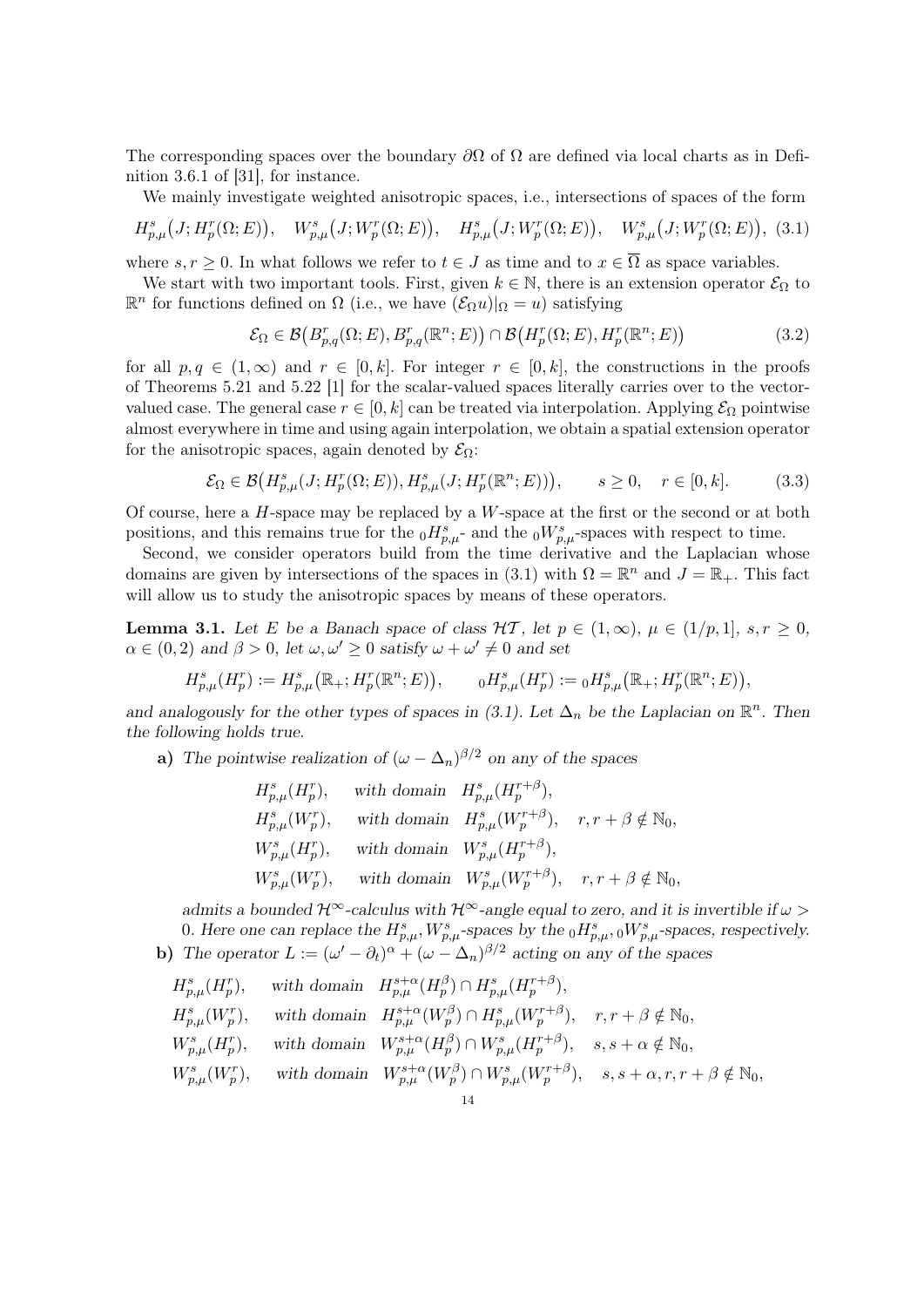is invertible and admits bounded imaginary powers with power angle not larger than  $\alpha\pi/2$ . This remains true for the operator  $L_0 := (\omega' + \partial_t)^{\alpha} + (\omega - \Delta_n)^{\beta/2}$  if one replaces the  $H^s_{p,\mu}$ ,  $W^s_{p,\mu}$ -spaces by the  $_0H^s_{p,\mu}$ ,  $_0W^s_{p,\mu}$ -spaces, respectively.

c) For  $\tau \in (0, 1]$  it holds

$$
D(L^{\tau}) = D((\omega' - \partial_t)^{\alpha \tau}) \cap D((\omega - \Delta_n)^{\beta \tau/2}),
$$
  
 
$$
D_{\tau}(\tau, n) = D(\omega, \alpha) \cdot (\tau, n) \cap D_{\tau} \qquad \text{and} \qquad D_{\tau}(\tau, n).
$$

$$
D_L(\tau, p) = D_{(\omega' - \partial_t)^{\alpha}}(\tau, p) \cap D_{(\omega - \Delta_n)^{\beta/2}}(\tau, p),
$$

and this remains true if one replaces L by  $L_0$  and  $\omega' - \partial_t$  by  $\omega' + \partial_t$ .

**Proof.** Since E is of class  $H\mathcal{T}$ , the operator  $-\Delta_n$  with domain  $H_p^2(\mathbb{R}^n; E)$  possesses a bounded  $\mathcal{H}^{\infty}$ -calculus on  $L_p(\mathbb{R}^n;E)$  with  $\mathcal{H}^{\infty}$ -angle equal to zero, see Theorem 5.5 of [5]. As in Proposition 2.9, the fractional power  $(\omega - \Delta_n)^{\beta/2}$  with domain  $H_p^{\beta}(\mathbb{R}^n;E)$  has the same property. If  $\omega > 0$ , it is invertible in  $L_p(\mathbb{R}^n; E)$ .

Let  $r \geq 0$ . Using  $(\omega - \Delta_n)^{r/2}$  as an isomorphism between  $H_p^r(\mathbb{R}^n;E)$  and  $L_p(\mathbb{R}^n;E)$ , it then follows from Proposition 2.11 of [5] that  $(\omega - \Delta_n)^{\beta/2}$  with domain  $H_p^{r+\beta}(\mathbb{R}^n;E)$  possesses a bounded  $\mathcal{H}^{\infty}$ -calculus on  $H^r_p(\mathbb{R}^n;E)$  with  $\mathcal{H}^{\infty}$ -angle equal to zero. By interpolation, this fact remains true if one considers  $(\omega - \Delta_n)^{\beta/2}$  with domain  $W_p^{r+\beta}(\mathbb{R}^n;E)$  in  $W_p^r(\mathbb{R}^n;E)$ , provided  $r, r + \beta \notin \mathbb{N}_0$ . It is straightforward to see that these properties carry over to the pointwise realizations on the anisotropic spaces, cf. Lemma A.3.6 in [24].

Since all the spaces under consideration are of class  $H\mathcal{T}$ , Proposition 2.9 implies that  $(\omega' (\partial_t)^\alpha$  with domain  $H^{s+\alpha}_{p,\mu}(H^r_p)$  admits a bounded  $\mathcal{H}^\infty$ -calculus on  $H^s_{p,\mu}(H^r_p)$  with  $\mathcal{H}^\infty$ -angle less or equal  $\alpha \pi/2$ , and on the corresponding spaces where H is replaced by W, with the asserted exceptions. Using these facts and that the resolvents of  $(\omega' - \partial_t)^\alpha$  and  $(\omega - \Delta_n)^{\beta/2}$ commute, the assertions for  $L$  are a consequence of Proposition 1.1. The same arguments show the assertions for  $L_0$ . Finally, c) is a consequence of Lemma 9.5 in [12] and Teorema 5 in [14] (see also Lemma 3.1 in [6]).  $\overline{\phantom{a}}$ 

With the help of the operators from Lemma 3.1 we establish fundamental embeddings for the anisotropic spaces with regularity exponents  $(s, r)$  for time and space. Roughly speaking, we prove that the regularities  $(s+\alpha, r)$  and  $(s, r+\beta)$  imply all regularities on the line segment from  $(s + \alpha, r)$  to  $(s, r + \beta)$ .

**Proposition 3.2.** Let  $J = (0, T)$  be finite or infinite,  $0 < 1/p < \mu \leq 1$ , and let  $\Omega \subset \mathbb{R}^n$  be a domain with compact smooth boundary  $\partial\Omega$ , or  $\Omega \in \{\mathbb{R}^n, \mathbb{R}^n_+\}$ . Let further

 $s, r \ge 0, \alpha \in (0, 2), \beta > 0, \alpha \in [0, 1],$ 

and set  $H_{p,\mu}^s(H_p^r) := H_{p,\mu}^s(J;H_p^r(\Omega;E)),$  and analogously for the other anisotropic spaces. Then it holds

$$
H_{p,\mu}^{s+\alpha}(H_p^r) \cap H_{p,\mu}^s(H_p^{r+\beta}) \hookrightarrow H_{p,\mu}^{s+\sigma\alpha}(H_p^{r+(1-\sigma)\beta}),\tag{3.4}
$$

and moreover each of the spaces

 $H^{s+\alpha}_{p,\mu}(W^r_p) \cap H^s_{p,\mu}(W^{r+\beta}_p), \quad W^{s+\alpha}_{p,\mu}(H^r_p) \cap W^s_{p,\mu}(H^{r+\beta}_p), \quad W^{s+\alpha}_{p,\mu}(H^r_p) \cap H^s_{p,\mu}(W^{r+\beta}_p),$ 

is continuously embedded into

$$
W^{s+\sigma\alpha}_{p,\mu}(H^{r+(1-\sigma)\beta}_p)\cap H^{s+\sigma\alpha}_{p,\mu}(W^{r+(1-\sigma)\beta}_p),\\15
$$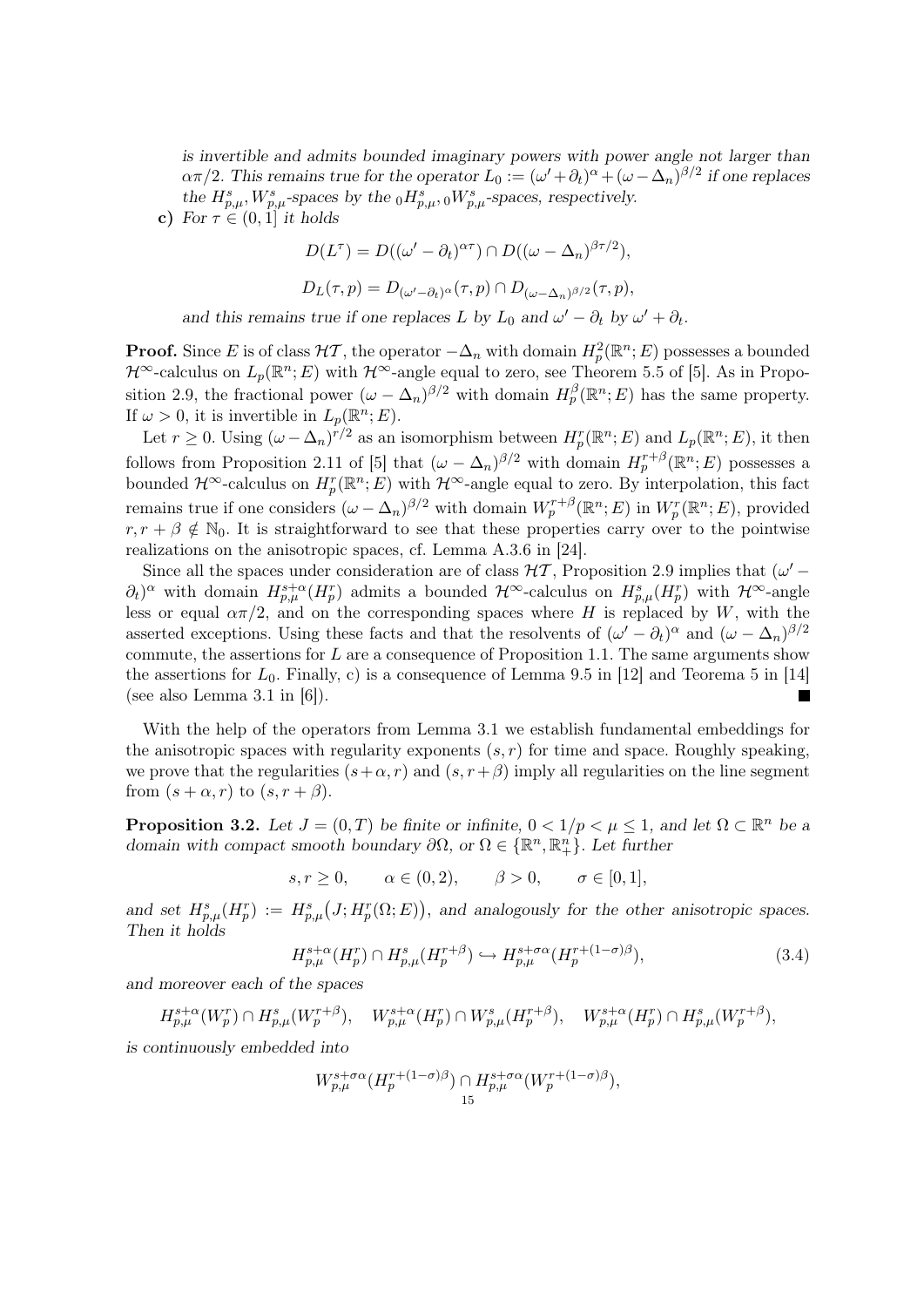provided all the occurring  $W_{p,\mu}$ - and  $W_p$ -spaces have a noninteger order of differentiability. Finally, assuming all orders of differentiability to be noninteger, we have

$$
W_{p,\mu}^{s+\alpha}(W_p^r) \cap W_{p,\mu}^s(W_p^{r+\beta}) \hookrightarrow W_{p,\mu}^{s+\sigma\alpha}(W_p^{r+(1-\sigma)\beta}).\tag{3.5}
$$

These embeddings remain true if one replaces  $\Omega$  by its boundary  $\partial\Omega$ . They are also valid if one replaces all  $H_{p,\mu}$ -,  $W_{p,\mu}$ - spaces by  $_0H_{p,\mu}$ -,  $_0W_{p,\mu}$ -spaces, respectively. Restricting in the latter case to  $s + \alpha \leq 2$ , the embedding constants do not depend on the length of J.

**Proof.** Using extensions and restrictions, and employing that the spaces over  $\partial\Omega$  are defined via local charts, it suffices to consider the case  $J \times \Omega = \mathbb{R}_+ \times \mathbb{R}^n$ . The dependence of the embedding constants on J carries over from the properties of the extension operators.

(I) For (3.4) we consider the operators  $(1 - \partial_t)^\alpha$  and  $(1 - \Delta_n)^{\beta/2}$  on  $H_{p,\mu}^s(H_p^r)$ , which were treated in Proposition 2.9 and Lemma 3.1. Note that we have to restrict to  $\alpha \in (0, 2)$  to obtain sectoriality of  $(1 - \partial_t)^\alpha$ . Due to the invertibility of these operators and the description of their domains, the expression

$$
|(1-\partial_t)^{\alpha\sigma}(1-\Delta_n)^{\beta(1-\sigma)/2}\cdot|_{H^s_{p,\mu}(H^r_p)}
$$

is an equivalent norm on  $H_{p,\mu}^{s+\sigma\alpha}(H_p^{r+(1-\sigma)\beta})$  for all  $\sigma \in (0,1)$ . Since the sum L of these operators is invertible by Lemma 3.1, we obtain the equivalent norm

$$
|((1 - \partial_t)^{\alpha} + (1 - \Delta_n)^{\beta/2}) \cdot |_{H^s_{p,\mu}(H^r_p)}
$$

on  $D(L) = H_{p,\mu}^{s+\alpha}(H_p^r) \cap H_{p,\mu}^s(H_p^{r+\beta})$ . Hence (3.4) follows directly from Proposition 1.1. The same arguments show that the embeddings

$$
H_{p,\mu}^{s+\alpha}(W_p^r) \cap H_{p,\mu}^s(W_p^{r+\beta}) \hookrightarrow H_{p,\mu}^{s+\sigma\alpha}(W_p^{r+(1-\sigma)\beta}),
$$
  

$$
W_{p,\mu}^{s+\alpha}(H_p^r) \cap W_{p,\mu}^s(H_p^{r+\beta}) \hookrightarrow W_{p,\mu}^{s+\sigma\alpha}(H_p^{r+(1-\sigma)\beta}),
$$

and (3.5) hold, with the asserted exceptions.

(II) We derive the remaining embeddings from (3.4) by suitable interpolation arguments, which were indicated in Remark 5.3 of [12] in a more specific situation. We concentrate on the case  $W^{s+\alpha}_{p,\mu}(H^r_p) \cap H^s_{p,\mu}(W^{r+\beta}_p)$ , the other assertions are obtained similarly, see Proposition 1.3.12 of [24]. For  $s + \alpha, r + \beta \notin \mathbb{N}$  and sufficiently small  $\varepsilon > 0$ , we apply the real interpolation functor  $(\cdot, \cdot)_{1/2,p}$  to the embeddings

$$
H_{p,\mu}^{s+\alpha(1\pm\varepsilon/\beta)}(H_p^r) \cap H_{p,\mu}^s(H_p^{r+\beta\pm\varepsilon}) \hookrightarrow H_{p,\mu}^{s+\sigma\alpha}(H_p^{r+(1-\sigma)\beta\pm\varepsilon}),
$$
  

$$
H_{p,\mu}^{s+\alpha(1\pm\varepsilon/\beta)}(H_p^r) \cap H_{p,\mu}^s(H_p^{r+\beta\pm\varepsilon}) \hookrightarrow H_{p,\mu}^{s+\alpha(\sigma\pm\varepsilon/\beta)}(H_p^{r+(1-\sigma)\beta}).
$$

By Lemma 2.8 the terms in the first and in the second line on the right-hand side interpolate to  $H_{p,\mu}^{s+\sigma\alpha}(W_p^{r+(1-\sigma)\beta})$  and  $W_{p,\mu}^{s+\sigma\alpha}(H_p^{r+(1-\sigma)\beta})$ , respectively. To interpolate the left-hand side, we consider the operator

$$
L = (1 - \partial_t)^{\alpha(1 + \varepsilon/\beta)} + (1 - \Delta)^{(\beta + \varepsilon)/2},
$$

on  $H_{p,\mu}^s(H_p^r)$  with domain  $D(L) = H_{p,\mu}^{s+\alpha(1+\varepsilon/\beta)}(H_p^r) \cap H_{p,\mu}^s(H_p^{r+\beta+\varepsilon})$ . Lemma 3.1 and Propo $sition$  2.9 imply

$$
D(L^{(\beta-\varepsilon)/(\beta+\varepsilon)})=H^{s+\alpha(1-\varepsilon/\beta)}_{p,\mu}(H^r_p)\cap H^s_{p,\mu}(H^{r+\beta-\varepsilon}_p),
$$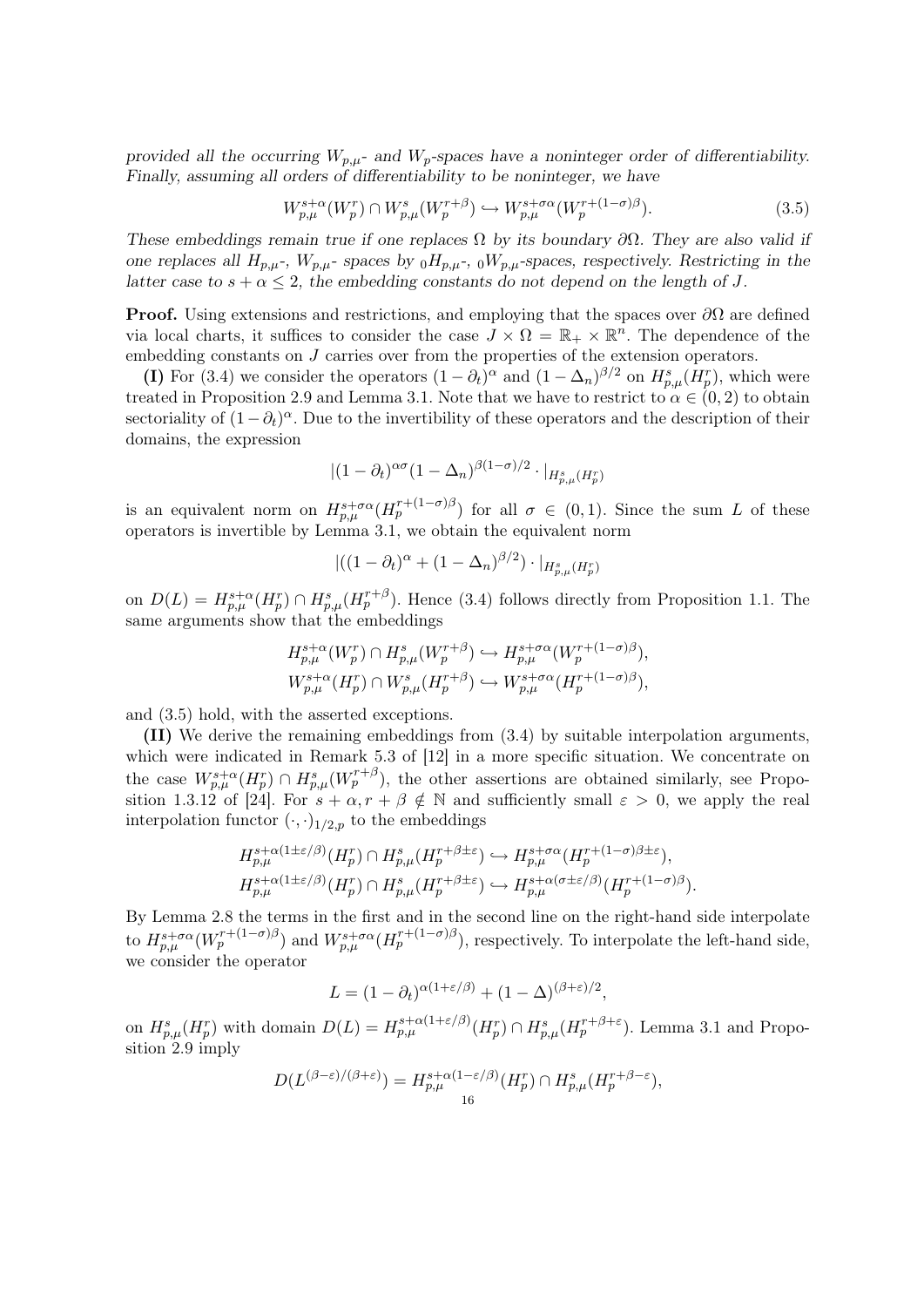and reiteration yields

$$
\big(D(L^{(\beta-\varepsilon)/(\beta+\varepsilon)}),D(L)\big)_{1/2,p}=D_L\big((1+(\beta-\varepsilon)/(\beta+\varepsilon))/2,p\big).
$$

Using again Lemma 3.1 and Proposition 2.9, we see that the latter space equals  $W^{s+\alpha}_{p,\mu}(H^r_p) \cap$  $H_{p,\mu}^s(W_p^{r+\beta}),$  as required.

(III) Starting in Step I with  $(1 + \partial_t)^\alpha$  instead of  $(1 - \partial_t)^\alpha$ , the same arguments as above show that the asserted embeddings are also true for the  $_0H_{p,\mu}$ - and  $_0W_{p,\mu}$ -spaces.

Remark 3.3. The proof shows that in the embeddings where only Proposition 1.1 was used, the orders of integrability in space and time do not have to coincide. In fact, the assertions of Lemma 3.1 remain true for the extension of the Laplacian on  $H_q^r(\mathbb{R}^n;E)$  to  $H_{p,\mu}^s(J;H_q^r(\mathbb{R}^n;E)),$  where  $p,q\in(1,\infty)$  and  $\mu\in(1/p,1].$  As in Step I of the proof above, we then derive  $H_{p,\mu}^{s+\alpha}(H_q^r) \cap H_{p,\mu}^s(H_q^{r+\beta}) \hookrightarrow H_{p,\mu}^{s+\sigma\alpha}(H_q^{r+(1-\sigma)\beta}).$  $\overline{\phantom{a}}$ 

A typical application of Proposition 3.2 is the following result on the mapping behavior of the spatial derivative on anisotropic H-spaces.

**Lemma 3.4.** Let E be a Banach space of class  $\mathcal{H}$ , let  $J = (0, T)$  be finite or finite, and let  $\Omega \subset \mathbb{R}^n$  be a domain with compact smooth boundary, or  $\Omega \in \{\mathbb{R}^n_+$ ,  $\mathbb{R}^n\}$ . Let further

$$
s \ge 0
$$
,  $r \in [0, 1)$ ,  $\alpha \in (0, 2)$ ,  $\beta \ge 1$ ,  $0 < 1/p < \mu \le 1$ .

Then the pointwise realization of  $\partial_{x_i}$ ,  $i \in \{1, ..., n\}$ , is a continuous map

$$
H_{p,\mu}^{s+\alpha}(H_p^r) \cap H_{p,\mu}^s(H_p^{r+\beta}) \to H_{p,\mu}^{s+\alpha-\alpha/\beta}(H_p^r) \cap H_{p,\mu}^s(H_p^{r+\beta-1}).
$$

Its operator norm is independent of T if we restrict to  $s + \alpha \leq 2$  and to  $_0H_{p,\mu}$ -spaces.

**Proof.** By extension and restriction it suffices to consider the case  $J \times \Omega = \mathbb{R}_+ \times \mathbb{R}^n$ . Clearly the operator  $\partial_{x_i}$  maps continuously  $H_{p,\mu}^{s+\alpha}(H_p^r) \cap H_{p,\mu}^s(H_p^{r+\beta}) \to H_{p,\mu}^s(H_p^{r+\beta-1})$ . Proposition 3.2 further yields the embedding

$$
H_{p,\mu}^{s+\alpha}(H_p^r) \cap H_{p,\mu}^s(H_p^{r+\beta}) \hookrightarrow H_{p,\mu}^{s+\alpha-\alpha/\beta}(H_p^{r+1}).
$$

Hence,  $\partial_{x_i}$  is also a continuous map from  $H_{p,\mu}^{s+\alpha}(H_p^r) \cap H_{p,\mu}^s(H_p^{r+\beta})$  to  $H_{p,\mu}^{s+\alpha-\alpha/\beta}(H_p^r)$ .  $\blacksquare$ 

## 4. The temporal and the spatial trace

We first consider the temporal trace on anisotropic spaces. Using integration by parts, one can see that the representation

$$
u(0) = (2-\mu)\left(\sigma^{-(2-\mu)}\int_0^\sigma \tau^{1-\mu}u(\tau)\,\mathrm{d}\tau - (2-\mu)\int_0^\sigma t^{-(3-\mu)}\int_0^t \tau^{1-\mu}(u(t)-u(\tau))\,\mathrm{d}\tau\,\mathrm{d}t\right) \tag{4.1}
$$

holds true for all  $\sigma > 0$ , Banach spaces X and  $u \in W^1_{1,\text{loc}}([0,\infty);X)$ . Let  $-A$  generate an exponentially stable analytic C<sub>0</sub>-semigroup on X and  $\theta \in (0,1)$ . Then the norm of the space  $D_A(\theta, p)$  is equivalent to the norm given by

$$
|x|_{D_A(\theta,p),*}^p = \int_0^\infty \sigma^{p(1-\theta)} |Ae^{-\sigma A}x|_X^p \frac{d\sigma}{\sigma},\tag{4.2}
$$

see Theorem 1.14.5 of [31]. The formula (4.1) is the key to the following abstract trace theorem.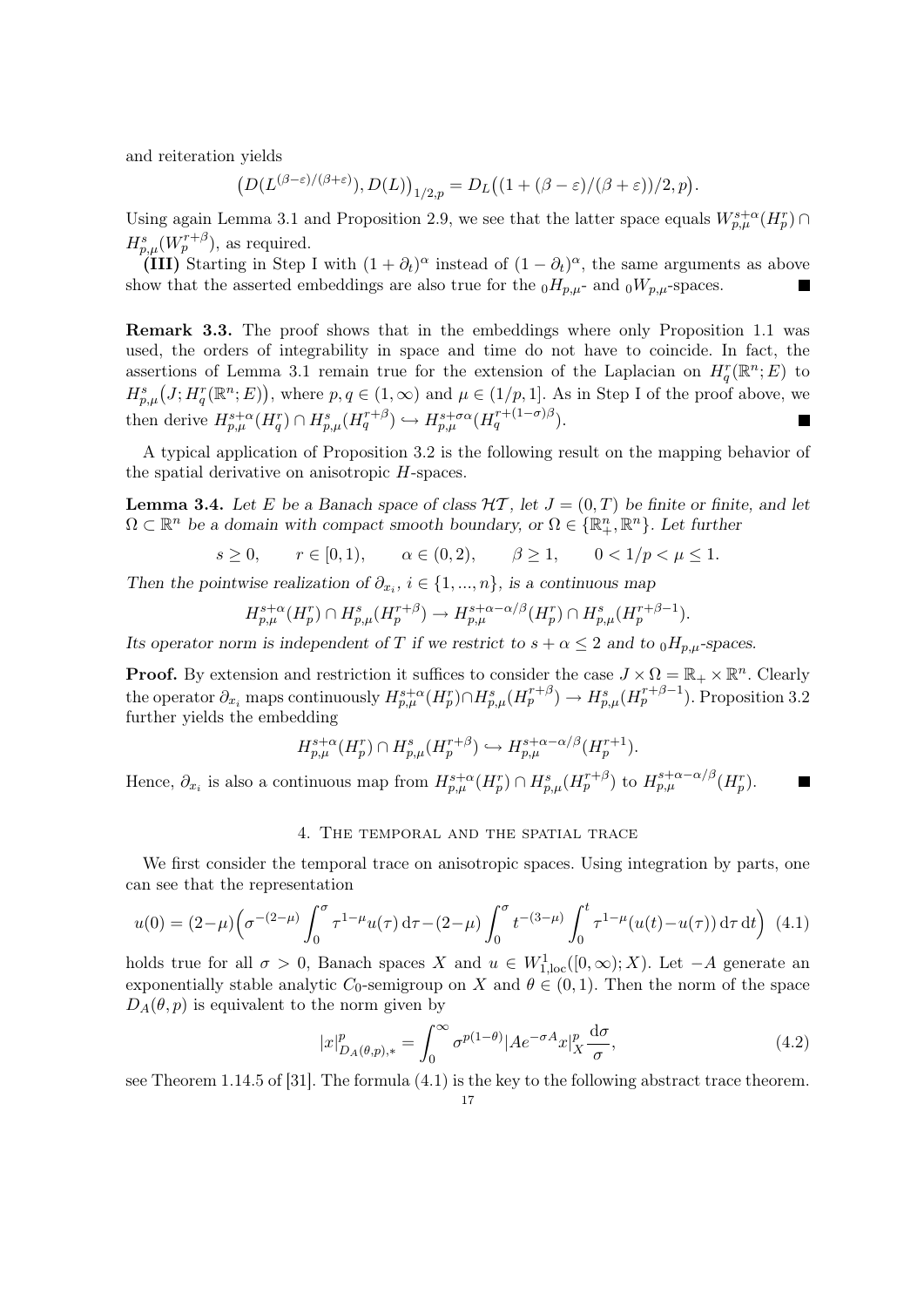**Lemma 4.1.** Let X be a Banach space,  $p \in (1,\infty)$ ,  $\mu \in (1/p,1]$ , and let the operator A on X with domain  $D(A)$  be invertible and admit bounded imaginary powers with power angle strictly smaller than  $\pi/2$ . Let  $s \in (0, 1 - \mu + 1/p)$  and  $\alpha > 0$  satisfy  $s + \alpha \in (1 - \mu + 1/p, 1)$ . Then the temporal trace  $\text{tr}_0$ , i.e.,  $\text{tr}_0u = u|_{t=0}$ , maps continuously

$$
W_{p,\mu}^{s+\alpha}(\mathbb{R}_+; D(A^s)) \cap W_{p,\mu}^s(\mathbb{R}_+; D(A^{s+\alpha})) \to D_A(2s + \alpha - (1 - \mu + 1/p), p). \tag{4.3}
$$

Moreover,  $\text{tr}_0$  is for  $\alpha \in (1 - \mu + 1/p, 1]$  continuous

$$
W_{p,\mu}^{\alpha}(\mathbb{R}_+;X)\cap L_{p,\mu}(\mathbb{R}_+;D_A(\alpha,p))\to D_A(\alpha-(1-\mu+1/p),p),\tag{4.4}
$$

and for  $s \in (0, 1 - \mu + 1/p)$  it is continuous

$$
W_{p,\mu}^1(\mathbb{R}_+; D_A(s,p)) \cap W_{p,\mu}^s(\mathbb{R}_+; D(A)) \to D_A(1+s-(1-\mu+1/p),p). \tag{4.5}
$$

**Proof.** Lemma 11 and 12 in [9] establish the variants of the embeddings  $(4.4)$  and  $(4.5)$  in the case without weight. The proofs for  $\mu \in (1/p, 1)$  are similar, using (4.1), the representation (2.6) of the weighted Slobodetskii seminorm and Lemma 2.2, and therefore we omit them. Instead, we concentrate on  $(4.3)$ , taking u from the function space on the left-hand side there and assuming that  $s \in (0, 1 - \mu + 1/p)$ ,  $\alpha > 0$  and  $s + \alpha \in (1 - \mu + 1/p, 1)$ . From (4.1) and (4.2) we deduce

$$
|u(0)|_{D_A(2s+\alpha-(1-\mu+1/p),p),*}^p = \int_0^\infty \sigma^{p(1-(2s+\alpha-(1-\mu+1/p))}|Ae^{-\sigma A}u(0)|_X^p \sigma^{-1} d\sigma
$$
  

$$
\lesssim \int_0^\infty \sigma^{-p(2s+\alpha)} \Big(\int_0^\sigma \tau^{1-\mu}|Ae^{-\sigma A}u(\tau)| d\tau\Big)^p d\sigma
$$
  

$$
+ \int_0^\infty \Big(\sigma^{2-\mu-(2s+\alpha)} \int_0^\sigma t^{-(3-\mu)} \int_0^t \tau^{1-\mu}|Ae^{-\sigma A}(u(t)-u(\tau))| d\tau dt\Big)^p d\sigma.
$$
 (4.6)

Recall that

$$
|Ae^{-\sigma A}x|_X \lesssim \sigma^{-1+\theta}|A^{\theta}x|_X\tag{4.7}
$$

holds for all  $\theta \in (0,1)$  and  $x \in X$ . Employing Hölder's inequality, (4.7), (2.6), Lemma 2.2 and Proposition 2.10, we estimate the first summand in (4.6) by

$$
\int_0^\infty \sigma^{-p(2s+\alpha)} \Big( \int_0^\sigma \tau^{1-\mu} |Ae^{-\sigma A}u(\tau)| d\tau \Big)^p d\sigma
$$
\n
$$
\leq \int_0^\infty \int_0^\sigma \tau^{p(1-\mu)} |Ae^{-\sigma A}u(\tau)|^p \sigma^{p-1} \sigma^{-p(2s+\alpha)} d\tau d\sigma
$$
\n
$$
\lesssim \int_0^\infty \int_0^\sigma \tau^{p(1-\mu)} |A^{s+\alpha}u(\tau)|^p \sigma^{-(1+ps)} d\tau d\sigma
$$
\n
$$
\lesssim \int_0^\infty \Big( \int_0^\sigma \tau^{p(1-\mu)} |(u(\sigma) - u(\tau))|^p_{D(A^{s+\alpha})} (\sigma - \tau)^{-(1+ps)} d\tau + \sigma^{p(1-\mu-s)} |u(\sigma)|^p_{D(A^{s+\alpha})} \Big) d\sigma
$$
\n
$$
\lesssim |u|_{W_{p,\mu}^s(\mathbb{R}_+; D(A^{s+\alpha}))}^p.
$$

We further use (4.7), Hardy's inequality (2.3), Hölder's inequality and (2.6) to control the second summand in (4.6) by

$$
\int_0^{\infty} \left( \sigma^{2-\mu-(2s+\alpha)} \int_0^{\sigma} t^{-(3-\mu)} \int_0^t \tau^{1-\mu} |Ae^{-\sigma A}(u(t) - u(\tau))| d\tau dt \right)^p d\sigma
$$
  
\$\lesssim \int\_0^{\infty} \left( \sigma^{-(s+\alpha-(1-\mu+1/p))} \int\_0^{\sigma} t^{-1} \left( t^{-(2-\mu)} \int\_0^t \tau^{1-\mu} |u(t) - u(\tau)|\_{D(A^s)} d\tau \right) dt \right)^p \sigma^{-1} d\sigma\$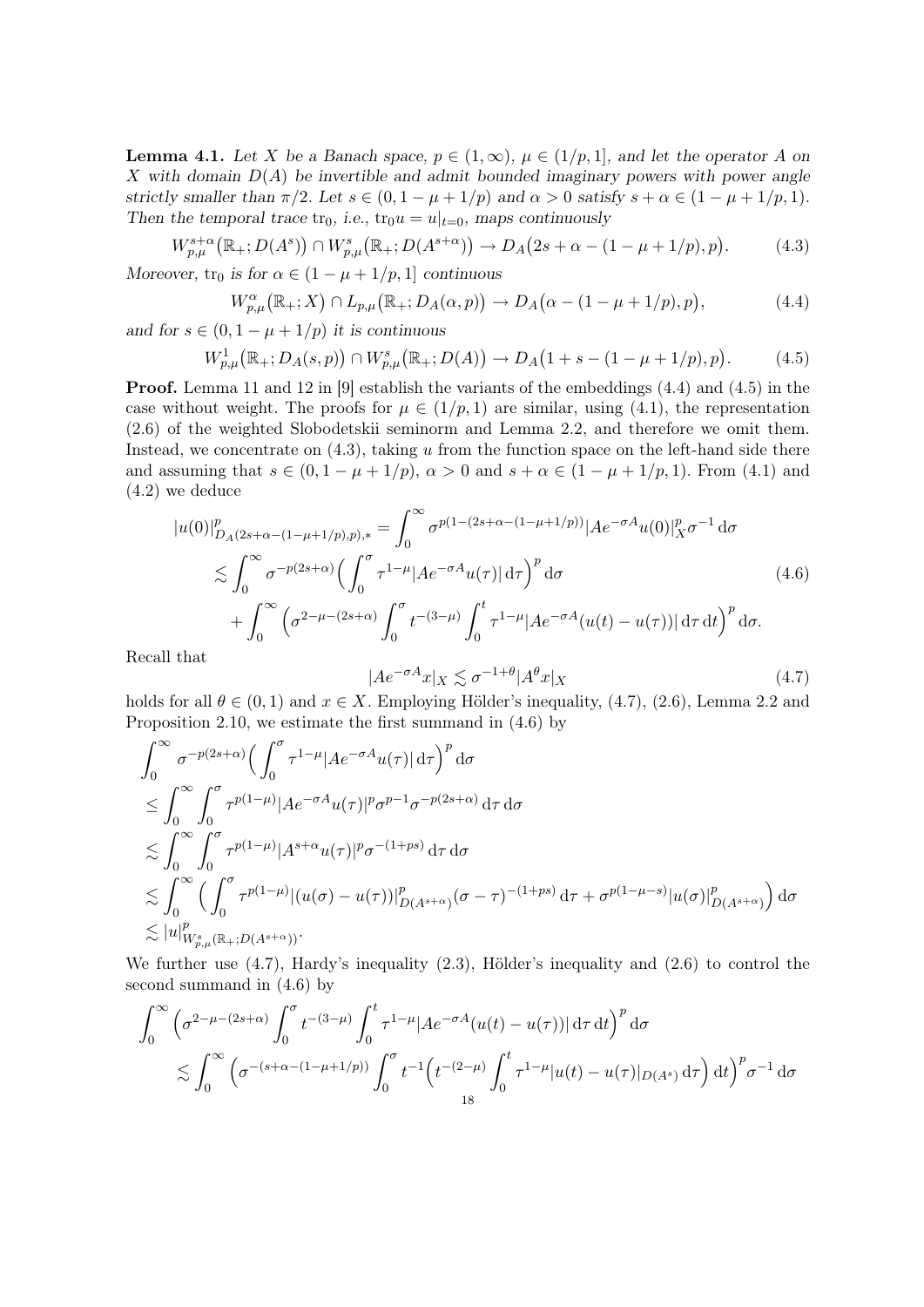$$
\lesssim \int_0^\infty \sigma^{-p(s+\alpha-(1-\mu+1/p))} \sigma^{-p(2-\mu)} \Big( \int_0^\sigma \tau^{1-\mu} |u(\sigma) - u(\tau)|_{D(A^s)} d\tau \Big)^p \sigma^{-1} d\sigma \leq \int_0^\infty \int_0^\sigma \tau^{p(1-\mu)} |u(\sigma) - u(\tau)|_{D(A^s)}^p \sigma^{-(1+p(s+\alpha))} d\tau d\sigma \leq [u]_{W^{s+\alpha}_{p,\mu}(\mathbb{R}_+, D(A^s))}^p.
$$

Thus (4.3) holds.

From the above lemma we deduce a general trace theorem in the time variable for the weighted anisotropic spaces.

**Theorem 4.2.** Let E be a Banach space of class  $H\mathcal{T}$ , let  $J = (0, T)$  be finite or infinite, and let  $\Omega \subset \mathbb{R}^n$  be a bounded domain with smooth boundary, or  $\Omega \in \{\mathbb{R}^n, \mathbb{R}^n_+\}$ . Assume that  $r \geq 0$ ,  $\beta > 0$ ,  $0 < 1/p < \mu \leq 1$  and that  $k \in \mathbb{N}_0$ ,  $s \geq 0$  and  $\alpha \in (0, 2)$  satisfy

$$
s < k + 1 - \mu + \frac{1}{p} < s + \alpha.
$$

Set  $H_{p,\mu}^s(W_p^r) := H_{p,\mu}^s(J;W_p^r(\Omega;E))$ , and analogously for the other anisotropic spaces. The order of differentiability of each occurring  $W_{p,\mu}$ - and  $W_p$ -spaces is required to be noninteger. Then each of the spaces

$$
H_{p,\mu}^{s+\alpha}(W_p^r) \cap H_{p,\mu}^s(W_p^{r+\beta}), \quad W_{p,\mu}^{s+\alpha}(H_p^r) \cap W_{p,\mu}^s(H_p^{r+\beta}), \quad W_{p,\mu}^{s+\alpha}(H_p^r) \cap H_{p,\mu}^s(W_p^{r+\beta}), \quad (4.8)
$$
is continuously embedded into

$$
BUC^{k}(\overline{J}, B_{p,p}^{r+\beta(1+(s-(k+1-\mu+1/p))/\alpha)}(\Omega; E)). \tag{4.9}
$$

Moreover, for  $\alpha \leq 1$  it holds

$$
W_{p,\mu}^{\alpha}(W_p^r) \cap L_{p,\mu}(W_p^{r+\beta}) \hookrightarrow BUC(\overline{J}, B_{p,p}^{r+\beta(1-(1-\mu+1/p)/\alpha)}(\Omega; E)),\tag{4.10}
$$

$$
W_{p,\mu}^1(W_p^r) \cap W_{p,\mu}^s(W_p^{r+\beta}) \hookrightarrow BUC(\overline{J}, B_{p,p}^{r+\beta(\mu-1/p)/(1-s)}(\Omega; E)).\tag{4.11}
$$

All these embeddings remain true if one replaces  $\Omega$  by its boundary  $\partial\Omega$  or the  $H_{p,\mu}$  and  $W_{p,\mu}$ spaces by  $_0H_{p,\mu}$  and  $_0W_{p,\mu}$ -spaces, respectively. In the latter case, the embedding constants are independent of T if  $s + \alpha \leq 2$ .

**Proof.** (I) We first indicate how to reduce the assertions to some basic cases. Again we may assume that  $J \times \Omega = \mathbb{R}_+ \times \mathbb{R}^n$ . The left translations form a contractive  $C_0$ -semigroup on the five spaces under consideration, due to Lemma 2.6. Hence, one can see as in Proposition III.1.4.2 of [2] that the asserted embeddings hold if we can show that the temporal trace operator  $\text{tr}_0u = u|_{t=0}$  maps these function spaces continuously into

$$
Y := B_{p,p}^{r+\beta(1+(s-(k+1-\mu+1/p))/\alpha)}(\mathbb{R}^n;E),
$$

where one has to set  $s = k = 0$  for (4.10) as well as  $k = 0$  and  $\alpha = 1 - s$  for (4.11). We may assume that

$$
s > k - \mu + 1/p.
$$

In fact, if this not the case, we take  $\sigma \in (0,1)$  such that  $s + \sigma \alpha > k - \mu + 1/p$ . Proposition 3.2 then allows to embed, say,  $Z := W_{p,\mu}^{s+\alpha}(H_p^r) \cap H_{p,\mu}^s(W_p^{r+\beta})$  into  $W_{p,\mu}^{s+\sigma\alpha}(H_p^{r+(1-\sigma)\beta})$ . For the space  $Z_1 := W^{s+\alpha}_{p,\mu}(H^r_p) \cap W^{s+\sigma\alpha}_{p,\mu}(H^{r+(1-\sigma)\beta}_p)$  we then have the embedding into (4.9) proved below, which is precisely the assertion for Z.

Moreover, we only have to consider the case  $k = 0$  for the spaces in (4.8). In fact, if  $s \geq k$ we can simply apply  $\partial_t^k$  to these spaces and then use the case  $k = 0$ . If  $s \in (k - \alpha, k)$ , then we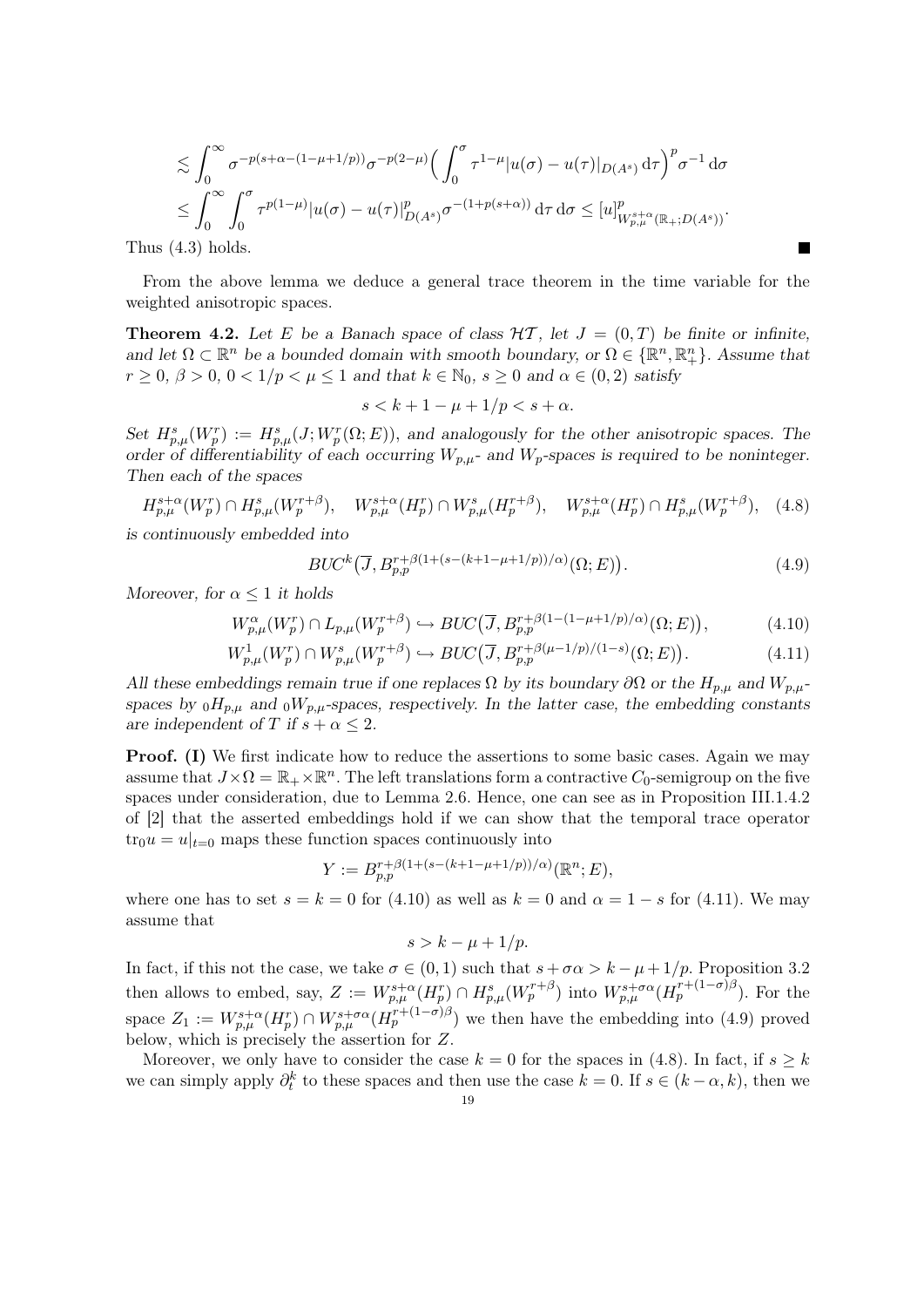first use Proposition 3.2 and embed, say,  $Z = W^{s+\alpha}_{p,\mu}(H^r_p) \cap H^s_{p,\mu}(W^{r+\beta}_p)$  into  $W^{k+\varepsilon}_{p,\mu}(H^{r+(1-\sigma)\beta}_p)$ with  $\sigma = (k + \varepsilon - s)/\alpha$ , for some  $\varepsilon \in (0, s + \alpha - k)$ . Now,  $\partial_t^k$  maps Z into  $\overline{W_{p,\mu}^{s+\alpha-k}(H_p^r)}$  $W_{p,\mu}^{\varepsilon}(H_p^{r+(1-\sigma)\beta})$  and the trace result for  $k=0$  will imply the assertion. Similarly, if we have  $s + \alpha \in [1, 2 - \mu + 1/p]$ , we can embed, say, Z into  $Z_2 := W_{p,\mu}^{s+\alpha}(H_p^r) \cap W_{p,\mu}^{s+\gamma}(H_p^{r+(1-\sigma)\beta}),$ where  $\sigma = \gamma/\alpha$  and  $s + \gamma \in (s, 1)$ . The trace result for  $Z_2$  will again imply the assertion for Z.

Finally, Proposition 3.2 yields the embeddings

$$
H_{p,\mu}^{s+\alpha}(W_p^r) \cap H_{p,\mu}^s(W_p^{r+\beta}) \hookrightarrow W_{p,\mu}^{s+(1-\varepsilon)\alpha}(H_p^{r+\varepsilon\beta}) \cap W_{p,\mu}^{s+\varepsilon\alpha}(H_p^{r+(1-\varepsilon)\beta}),
$$
  

$$
W_{p,\mu}^{s+\alpha}(H_p^r) \cap H_{p,\mu}^s(W_p^{r+\beta}) \hookrightarrow W_{p,\mu}^{s+(1-\varepsilon)\alpha}(H_p^{r+\varepsilon\beta}) \cap W_{p,\mu}^{s+\varepsilon\alpha}(H_p^{r+(1-\varepsilon)\beta})
$$

where  $\varepsilon > 0$  is chosen such that the exponents of the W-spaces are noninteger. If we can show the assertion for the traces on the right hand side, then we also obtain the asserted embeddings for the spaces on left hand side. So besides (4.10) and (4.11), it remains to consider the space

$$
W_{p,\mu}^{s+\alpha}(H_p^r) \cap W_{p,\mu}^s(H_p^{r+\beta}) \qquad \text{for} \ \ k=0 \ \ \text{and} \ \ s+\alpha<1. \tag{4.12}
$$

 $\blacksquare$ 

(II) We first show the trace result for the case (4.12). To that purpose, we apply (4.3) with

$$
X = H_p^{r - s\beta/\alpha}, \qquad A = (1 - \Delta_n)^{\beta/2\alpha}, \qquad D(A) = H_p^{r + (1 - s)\beta/\alpha},
$$

such that  $D(A^s) = H_p^r$  and  $D(A^{s+\alpha}) = H_p^{r+\beta}$ . (Observe that  $r - s\beta/\alpha < 0$  is possible.) Hence  $tr_0$  is continuous

$$
W_{p,\mu}^{s+\alpha}(H_p^r) \cap W_{p,\mu}^s(H_p^{r+\beta}) \to D_A(2s+\alpha-(1-\mu+1/p),p) = B_{p,p}^{r+\beta(1+(s-(1-\mu+1/p))/\alpha)},
$$

as asserted. To obtain  $(4.10)$ , we use  $(4.4)$  applied to

$$
X = B_{p,p}^r
$$
,  $A = (1 - \Delta_n)^{\beta/2\alpha}$ ,  $D(A) = B_{p,p}^{r+\beta/\alpha}$ ,

giving  $D_A(\alpha - (1 - \mu + 1/p), p) = B_{p,p}^{r+\beta(1-(1-\mu+1/p)/\alpha)}$ . Finally, we deduce (4.11) from (4.5) with

$$
X = B_{p,p}^{r-s\beta/(1-s)},
$$
  $A = (1 - \Delta_n)^{\beta/2(1-s)},$   $D(A) = W_p^{r+\beta},$ 

so that  $D_A(1 + s - (1 - \mu + 1/p), p) = B_{p,p}^{r+\beta(\mu-1/p)/(1-s)}$  in this case.

Arguing as in the proof of Theorem 4.5 in [8], one should be able to show that the temporal trace is surjective for all of the spaces under consideration in the Theorem 4.2. At this point we only consider a right-inverse for an important special case related to maximal  $L_{p,\mu}$ -regularity.

**Lemma 4.3.** Let E be a Banach space of class  $H\mathcal{T}, p \in (1,\infty), \mu \in (1/p,1], m \in \mathbb{N}$ , and let  $\Omega \subset \mathbb{R}^n$  be a domain with compact smooth boundary  $\partial\Omega$ , or  $\Omega \in \{\mathbb{R}^n, \mathbb{R}^n_+\}$ . Then there exists a continuous right-inverse

$$
S: B_{p,p}^{2m(\mu-1/p)}(\Omega; E) \to W_{p,\mu}^1(\mathbb{R}_+; L_p(\Omega; E)) \cap L_{p,\mu}(\mathbb{R}_+; W_p^{2m}(\Omega; E))
$$

of tr<sub>0</sub> which is given by

$$
Su_0(t) = \mathcal{R}_{\Omega}e^{-t(1-\Delta_n)^m}\mathcal{E}_{\Omega}u_0, \qquad t > 0.
$$

Here,  $\mathcal{E}_{\Omega}$  is the extension to  $\mathbb{R}^{n}$  from (3.2) and  $\mathcal{R}_{\Omega}$  denotes the restriction from  $\mathbb{R}^{n}$  to  $\Omega$ .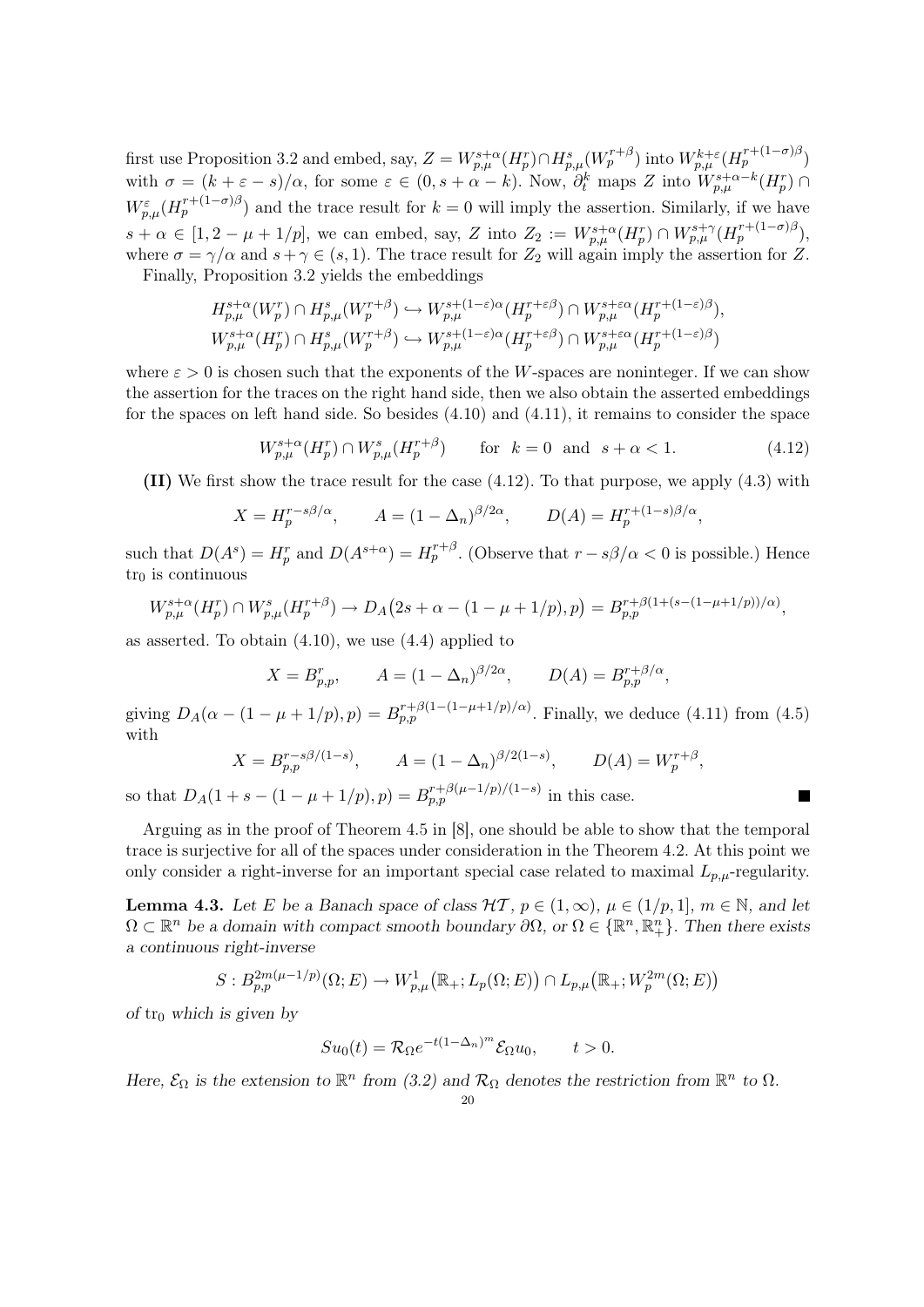**Proof.** The operator  $A = (1 - \Delta_n)^m$  with domain  $W_p^{2m}(\mathbb{R}^n; E)$  generates an exponentially stable analytic C<sub>0</sub>-semigroup on  $X = L_p(\mathbb{R}^n; E)$ . As in the proof of Lemma 3.1, we obtain  $D(A^{\beta}) = H_p^{2m\beta}(\mathbb{R}^n;E)$  for  $\beta \in (0,1)$  so that  $D_A(\mu - 1/p,p) = B_{p,p}^{2m(\mu - 1/p)}(\mathbb{R}^n;E)$  by reiteration. Theorem 1.14.5 of [31] further implies that

$$
|e^{-A}x|_{W_{p,\mu}^1(\mathbb{R}_+;X)\cap L_{p,\mu}(\mathbb{R}_+;D(A))}\lesssim |x|_{D_A(\mu-1/p,p)}
$$
 for all  $x\in D_A(\mu-1/p,p)$ .

Using also (3.2), the assertion now follows.

We now specialize to weighted anisotropic spaces of the form

$$
H_{p,\mu}^{s,2ms}(J \times \Omega; E) := H_{p,\mu}^{s}(J; L_p(\Omega; E)) \cap L_{p,\mu}(J; H_p^{2ms}(\Omega; E)), \tag{4.13}
$$

where  $m \in \mathbb{N}$  and  $s \in (0, 1]$  satisfy  $2ms \in \mathbb{N}$ , and to the corresponding spaces where H is replaced by  $W$ . We are interested in the behavior of the outer normal derivative and more general boundary operators on the maximal  $L_{p,\mu}$ -regularity class. In view of Lemma 3.4, we thus have to investigate the properties of the spatial trace  $\text{tr}_{\Omega}$ , i.e.,

$$
\mathrm{tr}_{\Omega} u := u|_{\partial \Omega},
$$

on spaces like (4.13). We first give a heuristic derivation of the range space of  $tr_{\Omega}$ .

It is known that  $\text{tr}_{\Omega}$ , which is originally only defined on  $C_c^{\infty}(\mathbb{R}^n;E)$ , extends uniquely to a continuous map

$$
H_p^{2ms}(\Omega; E) \to W_p^{2ms-1/p}(\partial \Omega; E). \tag{4.14}
$$

This can be seen as in Theorems 2.9.3 and 4.7.1 of [31] for the scalar-valued case. Applied pointwise almost everywhere in time,  $tr_{\Omega}$  then extends to a continuous map

$$
L_{p,\mu}(J;H_p^{2ms}(\Omega;E)) \to L_{p,\mu}(J;W_p^{2ms-1/p}(\partial\Omega;E)).
$$

Observe that Proposition 3.2 yields  $H_{p,\mu}^{s,2ms}(J \times \Omega; E) \hookrightarrow H_{p,\mu}^{s-1/2mp}(J; H_p^{1/p}(\Omega; E))$ . Although  $\text{tr}_{\Omega}$  is not bounded from  $H_p^{1/p}(\Omega;E)$  to  $L_p(\partial\Omega;E)$ , this suggests that  $\text{tr}_{\Omega}$  maps  $H_{p,\mu}^{s,2ms}(J\times\Omega;E)$ also in a space like  $H_{p,\mu}^{s-1/2mp}(J;L_p(\partial\Omega;E)).$ 

To give a rigorous proof of the correct result, let us first assume that

$$
J \times \Omega = \mathbb{R}_+ \times \mathbb{R}_+^n,
$$

and describe an alternative representation of  $\text{tr}_{\mathbb{R}^n_+}$ . In the sequel we write

$$
x = (x', y) \in \mathbb{R}^n_+, \qquad x' \in \mathbb{R}^{n-1}, \quad y \in \mathbb{R}_+.
$$

Considering a function  $u = u(t, x', y)$  on  $\mathbb{R}_+ \times \mathbb{R}_+^n$  as a function of  $y \in \mathbb{R}_+$  with values in the functions of  $(t, x') \in \mathbb{R}_+ \times \mathbb{R}^{n-1}$ , Fubini's theorem yields the embedding

$$
\iota: L_{p,\mu}\big(\mathbb{R}_+; H_p^{2ms}(\mathbb{R}_+^n;E)\big) \hookrightarrow H_p^{2ms}(\mathbb{R}_+; L_{p,\mu}(\mathbb{R}_+; L_p(\mathbb{R}^{n-1};E)).
$$

Since  $2ms \geq 1$ , the trace  $\text{tr}_0 := \text{tr}_{y=0}$  thus acts on  $L_{p,\mu}(\mathbb{R}_+; H_p^{2ms}(\mathbb{R}_+^n; E))$  via  $\text{tr}_0 \circ \iota$  and maps this space continuously into  $L_{p,\mu}(\mathbb{R}_+; L_p(\mathbb{R}^{n-1}; E))$ . In a straightforward way, one can check that the set  $Step(\mathbb{R}_{+}; C_c^{\infty}(\mathbb{R}^n; E))$ , consisting of step functions of the form

$$
\phi = \sum_{i=1}^{l} \alpha_i(\cdot) \phi_i, \qquad \alpha_i \in C_c(\mathbb{R}_+), \quad \phi_i \in C_c^{\infty}(\mathbb{R}^n; E), \quad l \in \mathbb{N},
$$
  
21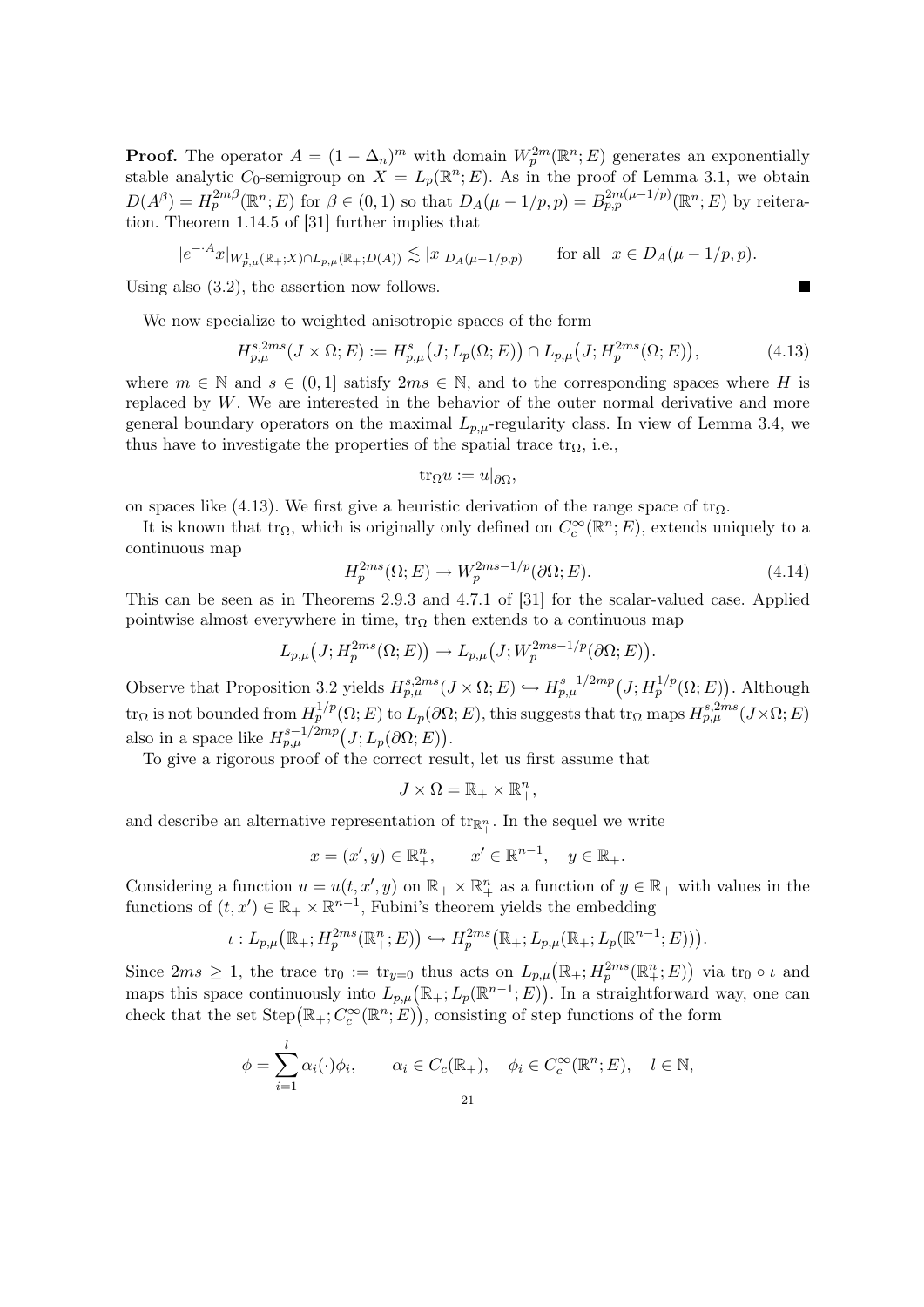is dense in  $L_{p,\mu}(J;H_p^{2m}(\mathbb{R}^n_+;E))$ , see Lemma 1.3.10 of [24]. For  $\phi \in \text{Step}(\mathbb{R}_+; C_c^{\infty}(\mathbb{R}^n;E))$  it clearly holds  $\text{tr}_{\mathbb{R}^n_+}\phi = (\text{tr}_0 \circ \iota)\phi$ . We therefore obtain that

$$
\operatorname{tr}_{\mathbb{R}_+^n} = \operatorname{tr}_0 \circ \iota \qquad \text{on } L_{p,\mu}\big(\mathbb{R}_+; H_p^{2ms}(\mathbb{R}_+^n; E)\big). \tag{4.15}
$$

This representation allows to prove the temporal regularity for spatial traces of functions in  $H_{p,\mu}^{s,2ms}(\mathbb{R}_+\times\mathbb{R}_+^n;E)$  as suggested above. Our proof is inspired by Lemma 3.5 of [6].

**Lemma 4.4.** Let E be a Banach space of class  $\mathcal{HT}$ ,  $0 < 1/p < \mu \leq 1$ , and let  $m \in \mathbb{N}$  and  $s \in (0,1]$  satisfy  $2ms \in \mathbb{N}$ . Then the trace  $\text{tr}_{\mathbb{R}^n_+}$  maps continuously

$$
H_{p,\mu}^{s,2ms}(\mathbb{R}_+ \times \mathbb{R}_+^n; E) \to W_{p,\mu}^{s-1/(2mp),2ms-1/p}(\mathbb{R}_+ \times \mathbb{R}^{n-1}; E).
$$

It is further surjective and has a continuous right-inverse.

**Proof.** Throughout this proof we set  $\mathbb{X} := L_{p,\mu}(\mathbb{R}_+; L_p(\mathbb{R}^{n-1}; E)).$ 

(I) Considering a function in  $L_{p,\mu}(\mathbb{R}_+; H_p^{2ms}(\mathbb{R}_+^n;E))$  as a function of  $y \in \mathbb{R}_+$  taking values in the functions of  $(t, x') \in \mathbb{R}_+ \times \mathbb{R}^{n-1}$ , we obtain from Fubini's theorem that

$$
L_{p,\mu}\big(\mathbb{R}_+; H_p^{2ms}(\mathbb{R}_+^n;E)\big) \hookrightarrow H_p^{2ms}(\mathbb{R}_+;\mathbb{X}).
$$

Moreover, it follows from  $H_p^{2ms}(\mathbb{R}^n_+;E) \hookrightarrow L_p(\mathbb{R}_+; H_p^{2ms}(\mathbb{R}^{n-1};E))$  that

$$
L_{p,\mu}(\mathbb{R}_+; H_p^{2ms}(\mathbb{R}_+^n;E)) \hookrightarrow L_p(\mathbb{R}_+; L_{p,\mu}(\mathbb{R}_+; H_p^{2ms}(\mathbb{R}^{n-1};E))).
$$

Fubini's theorem and interpolation further yield

$$
H_{p,\mu}^s(\mathbb{R}_+; L_p(\mathbb{R}_+^n;E)) \hookrightarrow L_p(\mathbb{R}_+; H_{p,\mu}^s(\mathbb{R}_+; L_p(\mathbb{R}^{n-1};E))).
$$

By Lemma 3.1, the operator  $L = 1 - \partial_t + (-\Delta_{n-1})^m$  with domain  $D(L) = H_{p,\mu}^{1,2m}(\mathbb{R}_+ \times \mathbb{R}_+^n; E)$ is invertible on X and admits bounded imaginary powers with power angle not exceeding  $\pi/2$ . Hence for  $\tau \in (0,1]$  its power  $L^{\tau}$  has bounded imaginary powers with angle not larger than  $\tau \pi/2$ , and it holds

$$
D(L^{\tau}) = H_{p,\mu}^{\tau}(\mathbb{R}_+; L_p(\mathbb{R}^{n-1}; E)) \cap L_{p,\mu}(\mathbb{R}_+; H_p^{2m\tau}(\mathbb{R}^{n-1}; E)),
$$
\n(4.16)

again by Lemma 3.1. Therefore we obtain the embedding

$$
\widetilde{\iota}: H_{p,\mu}^{s,2ms}(\mathbb{R}_+ \times \mathbb{R}_+^n; E) \hookrightarrow H_p^{2ms}(\mathbb{R}_+; \mathbb{X}) \cap L_p(\mathbb{R}_+; D(L^s)),
$$

and equation (4.15) implies that  $tr_{\mathbb{R}^n_+} = tr_0 \circ \tilde{\iota}.$ <br>  $tr_{\mathbb{R}^n}$ 

(II) We now claim that the space  $H_p^{2ms}(\mathbb{R}; \mathbb{X}) \cap L_p(\mathbb{R}; D(L^s))$  embeds continuously into  $H_p^1(\mathbb{R}; D(L^{s-1/2m}))$ . To see this, we consider the realization of the operators  $A = (1 - \partial_y^2)^{sm}$ and  $B=L^s$  on  $L_p(\mathbb{R};\mathbb{X})$  with domains

$$
D(A) = H_p^{2ms}(\mathbb{R}; \mathbb{X})
$$
 and  $D(B) = L_p(\mathbb{R}; D(L^s)),$ 

respectively. These operators are invertible and possess bounded imaginary powers with power angles equal to zero and  $s\pi/2$ , respectively, see e.g. Lemma 3.1. Moreover, A and B are resolvent commuting on step functions in  $L_p(\mathbb{R}; \mathbb{X})$ , which carries over to  $L_p(\mathbb{R}; \mathbb{X})$  by density. Thus Proposition 1.1 shows that the operator  $A + B$  is invertible on  $L_p(\mathbb{R}; \mathbb{X})$  with domain

$$
D(A + B) = H_p^{2ms}(\mathbb{R}; \mathbb{X}) \cap L_p(\mathbb{R}; D(L^s)).
$$
  
<sub>22</sub>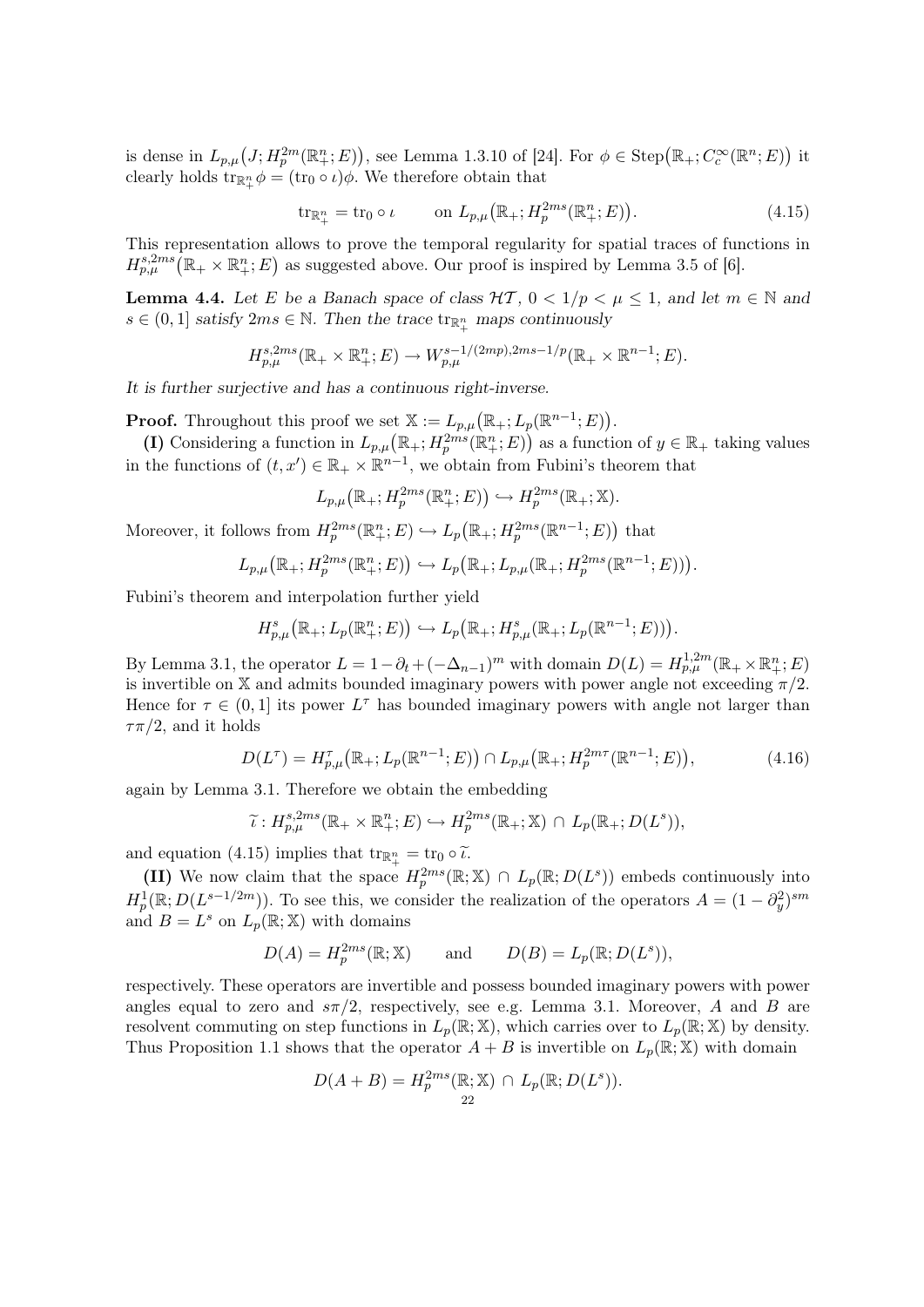Since A, B and  $A + B$  are invertible,  $|A^{1/2ms}B^{1-1/2ms} \cdot |_{L_p(\mathbb{R}; \mathbb{X})}$  and  $|(A + B) \cdot |_{L_p(\mathbb{R}; \mathbb{X})}$  are equivalent norms on  $D(A^{1/2ms}B^{1-1/2ms}) = H_p^1(\mathbb{R}; D(L^{s-1/2m}))$  and  $D(A + B)$ , respectively. Now, Proposition 1.1 implies the asserted embedding.

(III) It follows from extension and restriction that also

$$
H_p^{2ms}(\mathbb{R}_+;\mathbb{X}) \cap L_p(\mathbb{R}_+; D(L^s)) \hookrightarrow H_p^1(\mathbb{R}_+; D(L^{s-1/2m})),
$$

which implies that  $L^{s-1/2m}$  maps continuously

$$
H_p^{2ms}(\mathbb{R}_+;\mathbb{X}) \cap L_p(\mathbb{R}_+;D(L^s)) \to H_p^1(\mathbb{R}_+;\mathbb{X}) \cap L_p(\mathbb{R}_+;D(L^{1/2m})).
$$

Note that  $L^{1/2m}$  is sectorial of angle at most  $\pi/4m < \pi/2$ , and thus  $-L^{1/2m}$  generates an exponentially stable analytic  $C_0$ -semigroup on X. Due to Theorem III.4.10.2 in [2] we have

$$
H_p^1(\mathbb{R}_+;\mathbb{X}) \cap L_p(\mathbb{R}_+; D(L^{1/2m})) \hookrightarrow BUC([0,\infty); D_{L^{1/2m}}(1-1/p,p)),
$$

and from the reiteration theorem we infer

$$
D_{L^{1/2m}}(1-1/p,p) = D_L((1-1/p)/2m,p).
$$

(IV) We now write

$$
\operatorname{tr}_{\mathbb{R}^n_+} = \operatorname{tr}_0 L^{-(s-1/2m)} L^{s-1/2m} \widetilde{\iota},
$$

where  $L^{s-1/2m}$  and its inverse are applied pointwise. By the above considerations, the operator  $L^{s-1/2m}\tilde{l}$  is continuous

$$
H_{p,\mu}^{s,2ms}(\mathbb{R}_+ \times \mathbb{R}_+^n; E) \to BUC([0,\infty); D_L((1 - 1/p)/2m, p)).
$$

Clearly, tr<sub>0</sub> and  $L^{-(s-1/2m)}$  commute on  $BUC([0,\infty);D_L((1-1/p)/2m,p))$ . By reiteration  $L^{-(s-1/2m)}$  maps  $D_L((1-1/p)/2m, p)$  continuously into

$$
D_L(s - 1/2mp, p) = W_{p,\mu}^{s-1/(2mp), 2ms-1/p}(\mathbb{R}_+ \times \mathbb{R}^{n-1}; E),
$$

where we use Lemma 3.1. Hence,  $\text{tr}_{\mathbb{R}^n_+}$  maps as asserted.

(V) A continuous right-inverse of  $\text{tr}_{\mathbb{R}^n_+}$  is defined by

$$
e^{-yL^{1/2m}}g(t, x'),
$$
  $t > 0,$   $(x', y) \in \mathbb{R}^n_+.$ 

for  $g \in W^{s-1/(2mp),2ms-1/p}_{p,\mu}(\mathbb{R}_+ \times \mathbb{R}^{n-1};E)$ . To see this, observe that

$$
W_{p,\mu}^{s-1/(2mp),2ms-1/p}(\mathbb{R}_+ \times \mathbb{R}^{n-1}; E) = D_{L^{1/2m}}(2ms-1/p,p)
$$

by reiteration. For  $f \in D_{L^{1/2m}}(2ms-1/p, p)$  and  $k = 2ms-1$ , we have that  $(-\partial_y)^k e^{-yL^{1/2m}} f =$  $e^{-yL^{1/2m}}L^{k/2m}f$  and  $L^{k/2m}f \in D_{L^{1/2m}}(1-1/p,p)$ . Using e.g. Theorem 1.14.5 of [31], we then derive that  $e^{-\cdot L^{1/2m}}$  maps  $D_{L^{1/2m}}(2ms-1/p,p)$  continuously into  $\mathbb{Y} := H_p^{2ms}(\mathbb{R}_+;\mathbb{X})$  $L_p(\mathbb{R}_+;D(L^s))$ . Therefore (4.16) yields

$$
\mathbb{Y} \hookrightarrow L_p\big(\mathbb{R}_+; H^s_{p,\mu}(\mathbb{R}_+; L_p(\mathbb{R}^{n-1}; E))\big) \hookrightarrow H^s_{p,\mu}\big(\mathbb{R}_+; L_p(\mathbb{R}^n_+; E)\big).
$$

Moreover,

$$
\mathbb{Y} \hookrightarrow H_p^{2ms}(\mathbb{R}_+; L_{p,\mu}(\mathbb{R}_+; L_p(\mathbb{R}^{n-1}; E))) \cap L_p(\mathbb{R}_+, L_{p,\mu}(\mathbb{R}_+, H_p^{2ms}(\mathbb{R}^{n-1}; E)))
$$
  

$$
\hookrightarrow L_{p,\mu}(\mathbb{R}_+; H_p^{2ms}(\mathbb{R}^n; E)),
$$

where the latter embedding follows again from Fubini's theorem. This shows the asserted continuity of the right-inverse.  $\blacksquare$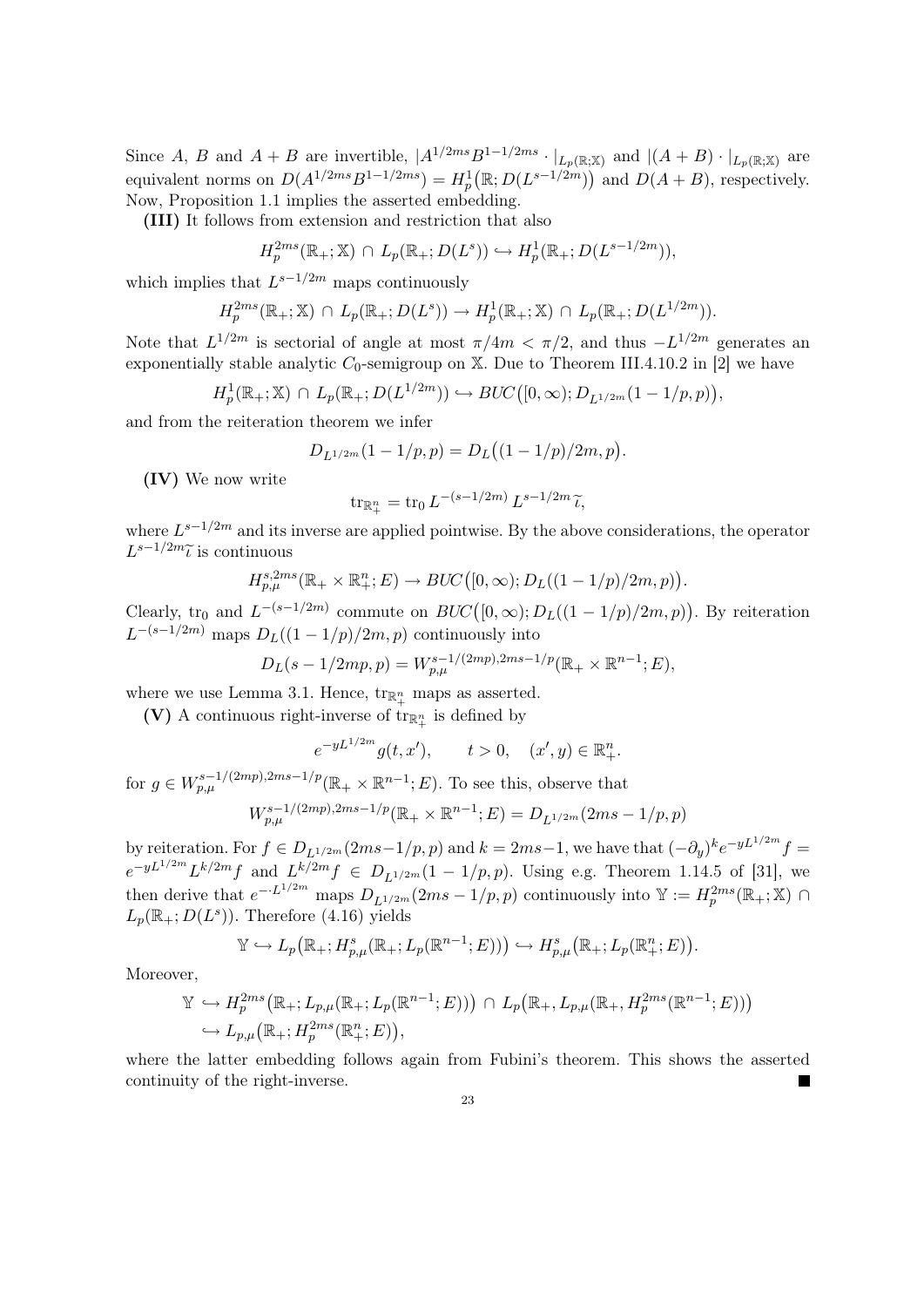The mapping properties of the spatial trace on a domain are now obtained from the halfspace case via localization.

**Theorem 4.5.** Let E be a Banach space of class  $H\mathcal{T}$ ,  $J = (0,T)$  be a finite or infinite,  $0 < 1/p < \mu \leq 1$ , and let  $m \in \mathbb{N}$  and  $s \in (0,1]$  satisfy  $2ms \in \mathbb{N}$ . Assume that  $\Omega \subset \mathbb{R}^n$  is a domain with compact smooth boundary, or  $\Omega \in \{\mathbb{R}^n, \mathbb{R}^n_+\}$ . Then the trace  $\text{tr}_{\Omega}$  is continuous

$$
H_{p,\mu}^{s,2ms}(J \times \Omega; E) \to W_{p,\mu}^{s-1/2mp,2ms-1/p}(J \times \partial \Omega; E).
$$

It is further surjective and has a continuous right-inverse. The operator norm of  $tr_{\Omega}$  on  $_{0}H_{p,\mu}^{s,2ms}(J\times\Omega;E)$  is independent of the length of J.

**Proof.** Using the extension operators  $\mathcal{E}_J$  and  $\mathcal{E}_J^0$  from Lemma 2.5, it suffices to consider the case  $J = \mathbb{R}_+$ . We describe  $\partial\Omega$  by a finite number of charts  $(U_i, \varphi_i)$  and a partition of unity  $\{\psi_i\}$  subordinate to the cover  $\bigcup_i U_i$ . We further denote by  $\Phi_i$  the push-forward with respect to  $\varphi_i$ ; i.e.,  $\Phi_i u = u \circ \varphi_i^{-1}$ . Then for  $\phi \in \text{Step}(\mathbb{R}_+; C_c^{\infty}(\mathbb{R}^n; E))$  it holds

$$
\operatorname{tr}_{\Omega} \phi = \sum_{i} \Phi_{i}^{-1} \big( \operatorname{tr}_{\mathbb{R}_{+}^{n}} \Phi_{i}(\psi_{i} \phi) \big) \qquad \text{on } \partial \Omega. \tag{4.17}
$$

By restriction to  $\Omega \cap U_i$  and trivial extension from  $\mathbb{R}^n_+ \cap \varphi_i(U_i)$  to  $\mathbb{R}^n_+$ , for each i we obtain that  $\Phi_i(\psi_i)$  maps continuously

$$
H^{s,2ms}_{p,\mu}(\mathbb{R}_+\times\Omega;E)\to H^{s,2ms}_{p,\mu}(\mathbb{R}_+\times\mathbb{R}^n_+;E).
$$

Applying Lemma 4.4 and restricting back to  $\mathbb{R}^n_+ \cap \varphi_i(U_i)$  yields that  $\Phi_i^{-1}$ tr $_{\mathbb{R}^n_+}$  maps the latter space continuously into  $W_{p,\mu}^{s-1/2mp,2ms-1/p}(\mathbb{R}_+\times\partial\Omega;E)$ . Thus the map  $\sum_i \Phi_i^{-1}(\text{tr}_{\mathbb{R}_+^n}\Phi_i(\psi_i\cdot))$ is continuous

 $H_{p,\mu}^{s,2ms}(\mathbb{R}_+\times\Omega;E)\to W_{p,\mu}^{s-1/2mp,2ms-1/p}(\mathbb{R}_+\times\partial\Omega;E).$ 

Since Step $(\mathbb{R}_+; C_c^{\infty}(\mathbb{R}^n; E))$  is dense in  $L_{p,\mu}(\mathbb{R}_+; H_p^{2ms}(\Omega; E))$ , the representation (4.17) holds for all elements of this space, and in particular for all functions from  $H_{p,\mu}^{s,2ms}(J \times \Omega; E)$ . This shows that  $tr_{\Omega}$  is continuous as asserted. Similiar localization arguments also reduce the existence of a continuous right-inverse to the half-space case treated in Lemma 4.4.

### **REFERENCES**

- [1] R. A. Adams, J. J. F. Fournier. Sobolev Spaces. 2nd ed. Academic Press, 2003.
- [2] H. Amann. Linear and quasilinear parabolic problems. Vol. 1: Abstract linear theory. Birkhäuser, 1995.
- [3] H. Amann. Operator-valued Fourier multipliers, vector-valued Besov spaces, and applications. Math. Nachr., 186:5-56, 1997.
- [4] H. Amann. Anisotropic function spaces and maximal regularity for parabolic problems. Part 1: Function Spaces. Jindric Necas Center for Mathematical Modeling Lecture Notes, Prague, Volume 6, 2009.
- [5] R. Denk, M. Hieber, J. Prüss. R-boundedness, Fourier multipliers and problems of elliptic and parabolic Type. Mem. Am. Math. Soc., 788, 2003.
- [6] R. Denk, M. Hieber, J. Prüss. Optimal  $L_p-L_q$ -estimates for parabolic boundary value problems with inhomogenous data. Math. Z., 257(1):193-224, 2007.
- [7] R. Denk, J. Prüss, R. Zacher. Maximal  $L_p$ -regularity of parabolic problems with boundary dynamics of relaxation type. J. Funct. Anal., 255(11):3149-3187, 2008.
- [8] R. Denk, J. Saal, J. Seiler. Inhomogeneous symbols, the Newton polygon, and maximal  $L^p$ -regularity. Russ. J. Math. Phys., 15(2):171-191, 2008.
- [9] G. di Blasio. Linear parabolic evolution equations in  $L^p$ -spaces. Ann. Mat. Pura Appl., IV. Ser., 138:55-104, 1984.